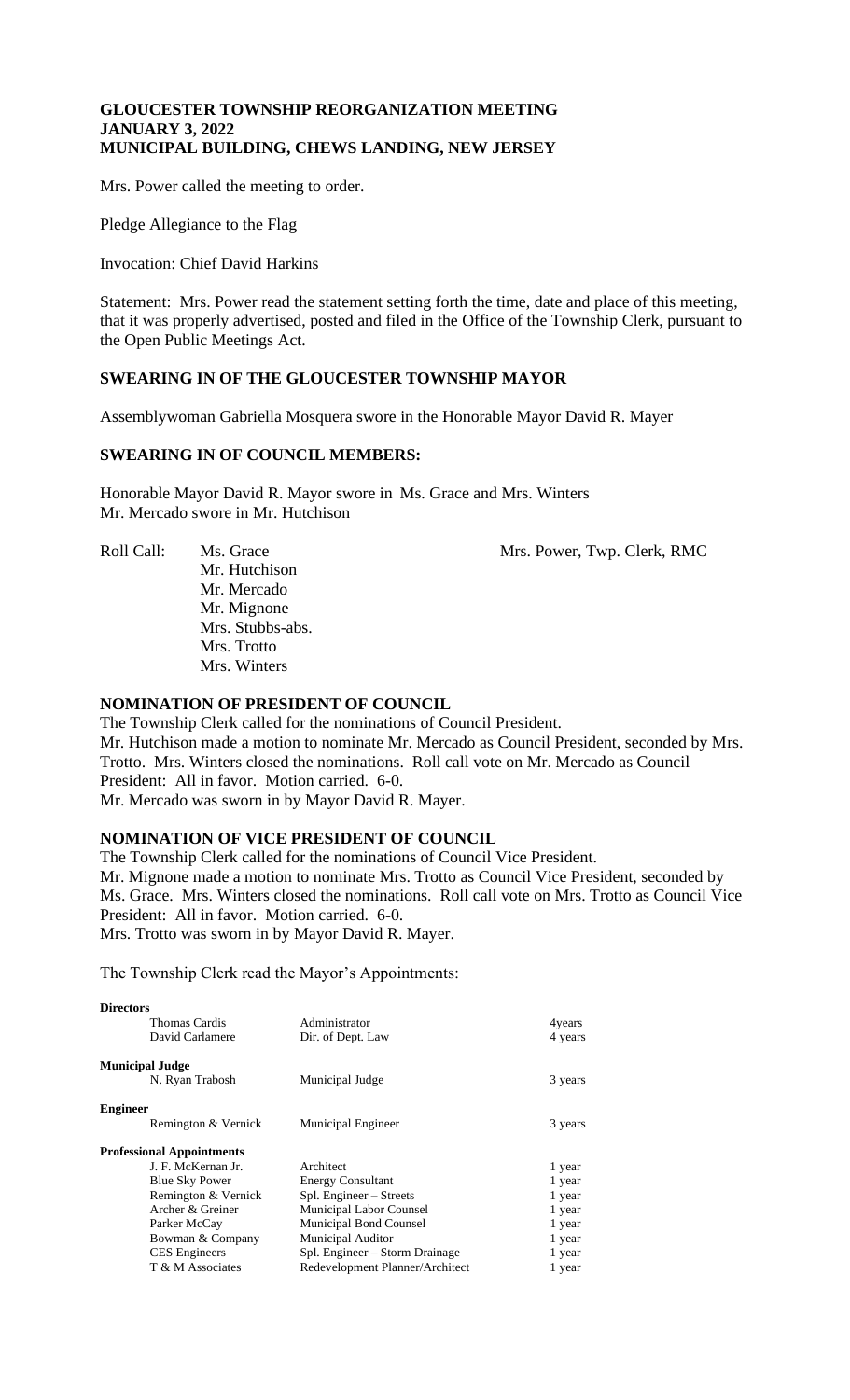| Glen Leary                    | Municipal Public Defencer              | 1 year |
|-------------------------------|----------------------------------------|--------|
| Daniel Long, Christopher Long |                                        |        |
| of Wade Long & Wood           | Chief Prosecutor/ Municipal Prosecutor | 1 year |
| Archer & Greiner              | Spl. Counsel – Special Litigation      | 1 year |
| Archer & Greiner              | Municipal Land Use Attorney            | 1 year |
| <b>Triad Associates</b>       | Economic Development Consultant        | 1 year |
| Blue Wire Media               | Media Consultant                       | 1 year |
| <b>Land Dimensions</b>        | Spl. Engineer – Sidewalks              | 1 year |
| Pettit Group, LLC             | Spl. Engineer – Recreation             | 1 year |
| Acacia Financial              | <b>Financial Advisory Services</b>     | 1 year |
| Pettit Group, LLC             | Redevelopment Engineer                 | 1 year |
| <b>Triad Associates</b>       | Grants/ CDBG Consultant                | 1 year |
| Genesis                       | Substance Abuse Advocate               | 1 year |
| <b>CME</b> Associates         | Special Projects Engineer              | 1 year |
| Prof. Prop. Appraisers, Inc.  | <b>Tax Appeal Consultant</b>           | 1 year |
| <b>CME</b> Associates         | <b>Environmental Engineer</b>          | 1 year |
| <b>CME</b> Associates         | Landscape Architect                    | 1 year |

#### **Blackwood Lake Advisory Committee – 2 Year Term**

Robert Irvine Robert Keller Paul Beyers Kenneth Davidson

# **Historic & Scenic Preservation Committee – 5 Year Term**

Stephanie Roberts Joanne Carr Lucy Middlecamp Robert Irvine Jeff Lilley

# **Housing Authority – 5 Year Term**

Stephen Orner

The Township Clerk read the following Appointments of Special Law Enforcement Officers, Crossing Guards, Police Chaplains, and Volunteers for 2022:

#### **Special Law Enforcement Officers Class I**

| Joseph Baran                        | Colby Creek               | <b>Nicholas DiEttore</b>       | <b>Michael Dilks</b>   |
|-------------------------------------|---------------------------|--------------------------------|------------------------|
| Duane Gillespie                     | Johnathan Goraj           | Brian Hawn                     | David Honey            |
| Jacob Hunt                          | <b>Tyler Kemery</b>       | Tyler Kenuk                    | Corin Lewis            |
| Robert McKnight                     | <b>Christian Melendez</b> | David Meloni                   | Alyssa Morello         |
| <b>Tyler Nicolella</b>              | Kevin Ober                | Marcon Quinagon                | Kayla Walton           |
| <b>Class II</b>                     |                           |                                |                        |
| Joseph Andricola                    | <b>Edward Bryant</b>      | <b>Charles Dougherty</b>       | <b>James Dougherty</b> |
| Chris Jones                         | Jose Melendez             | James Mondelli                 | <b>Brian Robinson</b>  |
| <b>Crossing Guards</b>              |                           |                                |                        |
| Joseph Andricola Sr.                | Gertrude Bragg            | Regina Rillera                 | Joan Shupp             |
| Robin Spina                         | Suzanne Van Gronigan      |                                |                        |
| <b>Chaplains</b>                    |                           |                                |                        |
| Monsignor Michael Mannion           |                           | <b>Father Rene Canales</b>     |                        |
| <b>Reverend Canon Richard Wrede</b> |                           | <b>Pastor Michael Williams</b> |                        |
| Deacon Kenneth Carpinelli           |                           | Deacon Jay Peter Shoemaker Jr. |                        |
| <b>Father Joseph Ganiel</b>         |                           |                                |                        |
| <b>Volunteers</b>                   |                           |                                |                        |
| <b>Frederick Frank</b>              | Susan Mascibroda          | Dennis Pfiel                   | Robert Engle           |
| Michelle Beck                       | Heather Vadakin           | <b>Zeenet Noor</b>             | <b>Kevin Davis</b>     |
| Joanna Sorensen                     | Rosetta Linton            | Karen Maratea                  | Glen Gordon Jr.        |
| <b>Vincent Carotenuto</b>           | Robin Spina               |                                |                        |
|                                     |                           |                                |                        |

### **RESOLUTIONS:**

**R-22:01-001**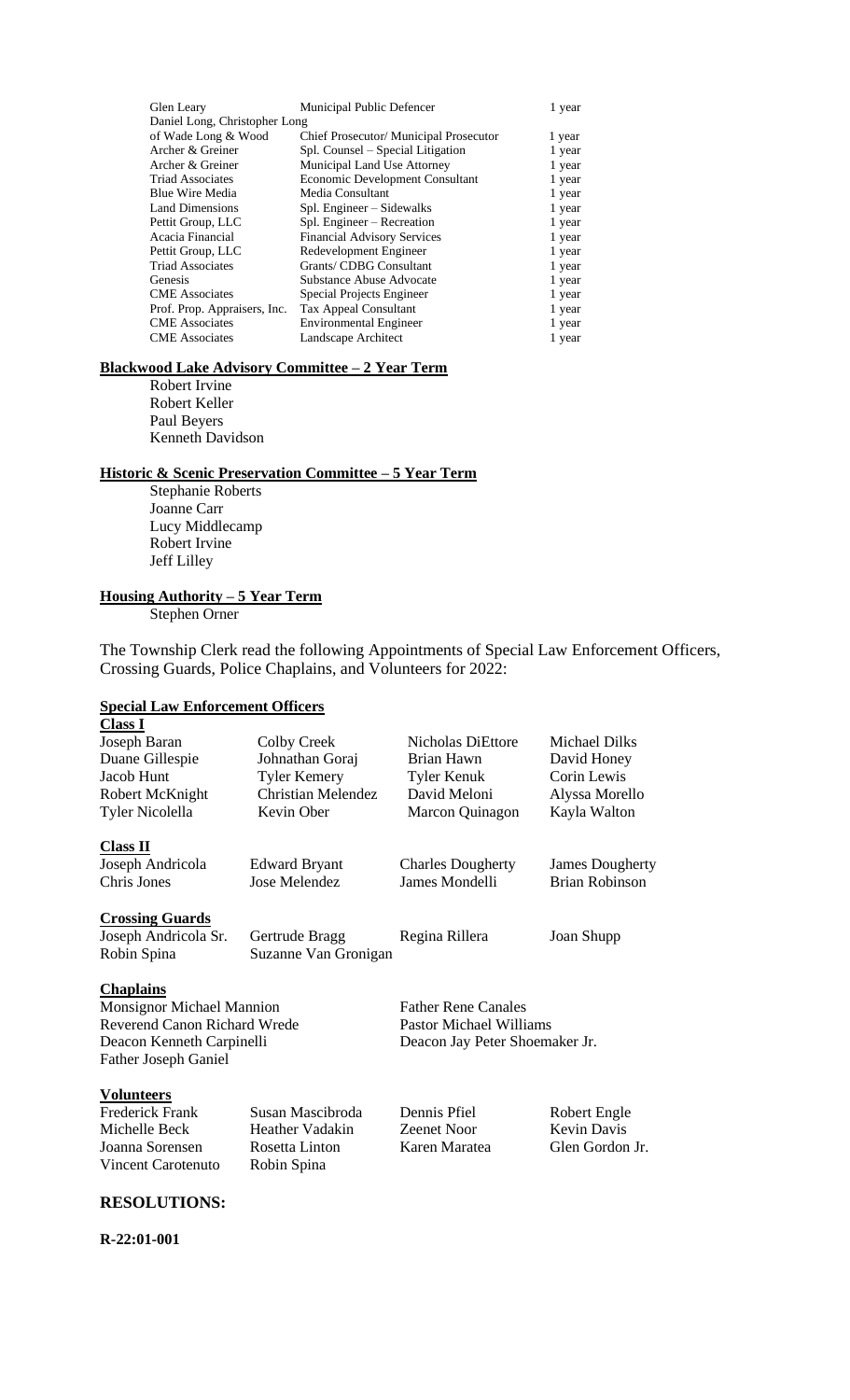#### **RESOLUTION ESTABLISHING ORDER OF BUSINESS FOR THE TOWNSHIP OF GLOUCESTER**

**BE IT RESOLVED** by the Township Council of the Township of Gloucester in the County of Camden, that the business of the Township Council be transacted at regular and special meetings in accordance with the following procedure:

- 1. Call the meeting to order and Pledge to the Flag
- 2. Invocation
- 3. Open Public Meetings Statement
- 4. Roll call of the Township Council in the following order and all Department Heads:

Miss Grace

- Mr. Hutchison
- Mr. Mercado
- Mr. Mignone
- Mrs. Stubbs
- Mrs. Trotto
- Mrs. Winters
- 5. Public Participation shall be for agenda items only. Anyone addressing Council may speak one time. Once all those wishing to address Council have had their turns, they may address Council a second time, only if it adds to what was said earlier, not repeating earlier statements.
- 6. Approve minutes of previous meeting.
- 7. Communications.
- 8. Reports.
- 9. Bids.
- 10. Old Business Ordinances Second Reading and Public Hearing
- 11. New Business Ordinances First Reading
- 12. Resolutions.
- 13. Motions.
- 14. Public Participation, which shall be any item the public, chooses to address to the Township Council. Anyone addressing Council may speak one time. Once all those wishing to address Council have had their turns, they may address Council a second time, only if it adds to what was said earlier, not repeating earlier statements.
- 15. Reports of Department Heads.
- 16. Polling of Council.
- 17. Closed Session (if required)
- 18. Adjournment.

**BE IT FURTHER RESOLVED** that the Township Council of the Township of Gloucester reserves the right to change the order of business when necessary to accommodate and for special circumstances.

Adopted: January 3, 2022

\_\_\_\_\_\_\_\_\_\_\_\_\_\_\_\_\_\_\_\_\_\_\_\_\_\_

President of Council Orlando Mercado

\_\_\_\_\_\_\_\_\_\_\_\_\_\_\_\_\_\_\_\_\_\_\_\_\_\_\_\_\_\_\_\_

ATTEST:

Township Clerk Nancy Power, RMC

Mr. Hutchison made a motion to adopt, seconded by Mrs. Trotto. Roll call vote: All in favor. Motion carried. 6-0.

**R-22:01-002**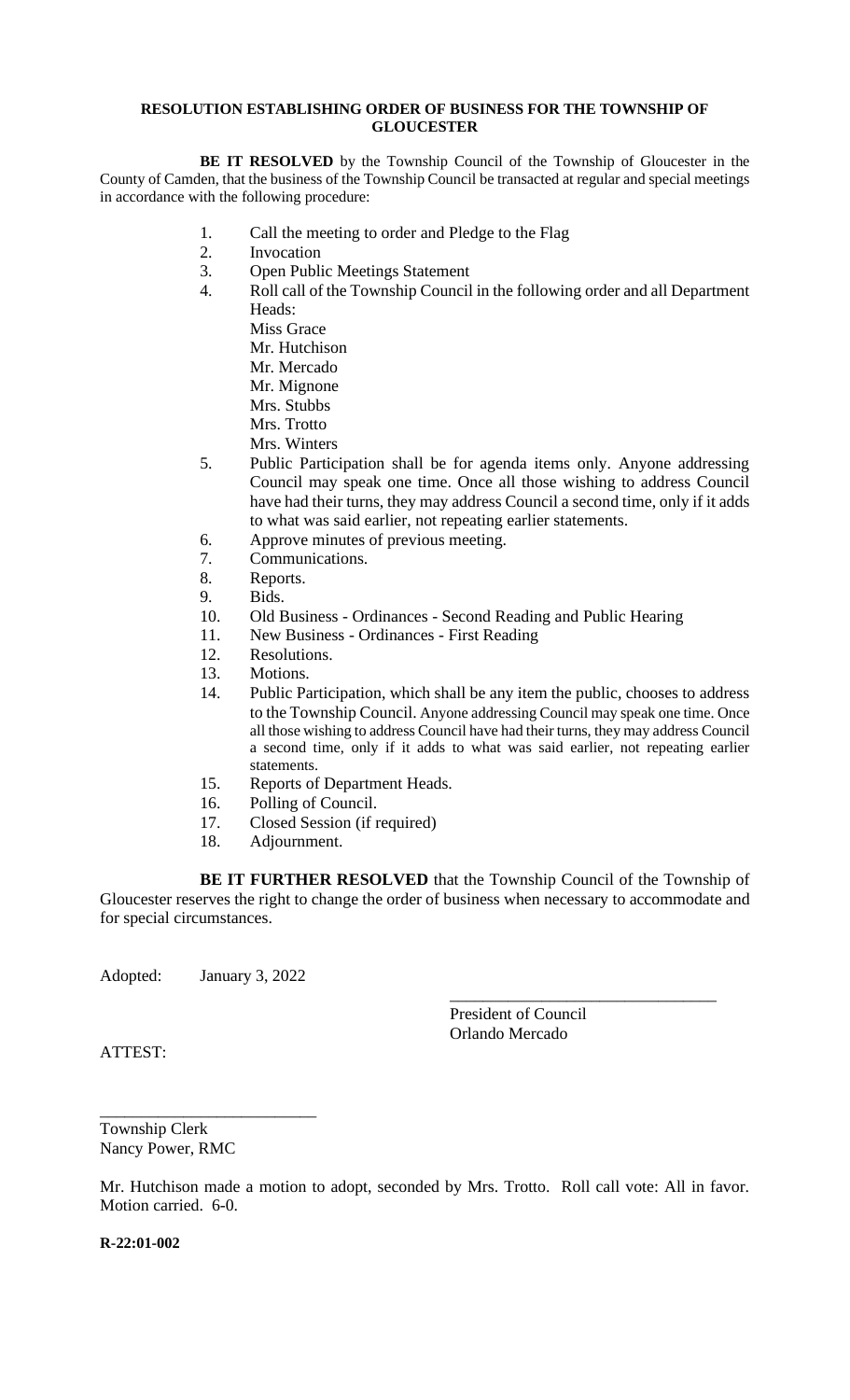#### **RESOLUTION OF THE TOWNSHIP COUNCIL OF THE TOWNSHIP OF GLOUCESTER, CAMDEN COUNTY, NEW JERSEY ESTABLISHING RULES OF ORDER AND CONDUCT FOR ALL TOWNSHIP COUNCIL REGULAR, WORK SESSION AND SPECIAL MEETINGS OF THE TOWNSHIP COUNCIL**

**WHEREAS,** The Township Council of the Township of Gloucester desires to establish standard rules of order and regulations for public participation at Township Council meetings for the purpose of promoting efficiency and a fair opportunity for public comment on issues and concerns when meetings are open to the public, and to assure that the business of the Township can be conducted within a reasonable time, and

**WHEREAS**, in order to assure that appropriate decorum is maintained during meetings when a member of the public comments to Township Council, it is necessary to establish reasonable guidelines.

**NOW, THEREFORE, BE IT RESOLVED** by the Township Council of the Township of Gloucester as follows:

- 1. The Township Council shall continue the policy of two (2) public portions at regular meetings of the Township Council.
	- A. The first public portion will be limited to agenda items
		- (Resolutions) (Total of 15 minutes)
	- B. The second public portion will be open for any item of public concern.
	- (Total of 30 minutes)
	- C. The Township Council hereby sets a reasonable time limitation for each speaker, when a portion of the meeting is open for public participation. The first public portion shall be limited to three (3) minutes per speaker with a limit of two speaking opportunities. The second public portion shall be limited to five (5) minutes per speaker, with a limit of two (2) speaking opportunities. The two (2) per person speaking opportunity shall not be consecutive so as to allow other members of the public to make an appropriate presentation to Township Council. The practice of yielding time to or borrowing time from others is not permitted.
- 2. The Township Council hereby sets a reasonable time limitation for each speaker when a portion of any work session or special meeting is open for public participation. The public portion shall be limited to three (3) minutes per speaker with a limit of two speaking opportunities. The two (2) per person speaking opportunity shall not be consecutive so as to allow members of the public to make an appropriate presentation to Township Council. The practice of yielding time to or borrowing time from others is not permitted. The public portion shall be open for a total of 15 minutes.
- 3. Foul, vulgar or coarse language shall not be tolerated.
- 4. At the sole discretion of Township Council, with the consent of the majority of members of Council present, on issues being presented, this time limitation may be relaxed or extended from time to time and such extension, relaxation or suspension of time limitation shall not constitute a binding precedent for other speakers on other issues, or at the discretion of any member of Township Council with the consent of the majority of Township Council present, the speaking time limitation may be relaxed or extended from time to time and such extension, relaxation or suspension of time limitation shall not constitute a binding precedent for other speakers on other issues.
- 5. A total of thirty (30) minutes shall be permitted at any public portion of the meeting. However, at the discretion of Township Council, with the consent of the majority of members of Township Council present, this time limitation may be relaxed or extended from time to time and such extension, relaxation or suspension of time limitation shall not constitute a binding precedent for other speakers on other issues.
- 6. Large groups on single issues are urged to select a spokesperson to present their concerns.
- 7. Any desired question to specific members of the Township Council shall be directed to Council President for recognition of specific members of Township Council. The intent is to avoid a "back and forth" exchange. Members of Township Council may or may not respond to any public presentment after there has been a completion of the public speakers presentment. Council President or Members of Council may refer specific questions to professionals or Department Heads as appropriate.

Adopted: January 3, 2022

\_\_\_\_\_\_\_\_\_\_\_\_\_\_\_\_\_\_\_\_\_\_\_\_\_\_\_\_\_\_\_

President of Council Orlando Mercado

ATTEST:

Township Clerk Nancy Power, RMC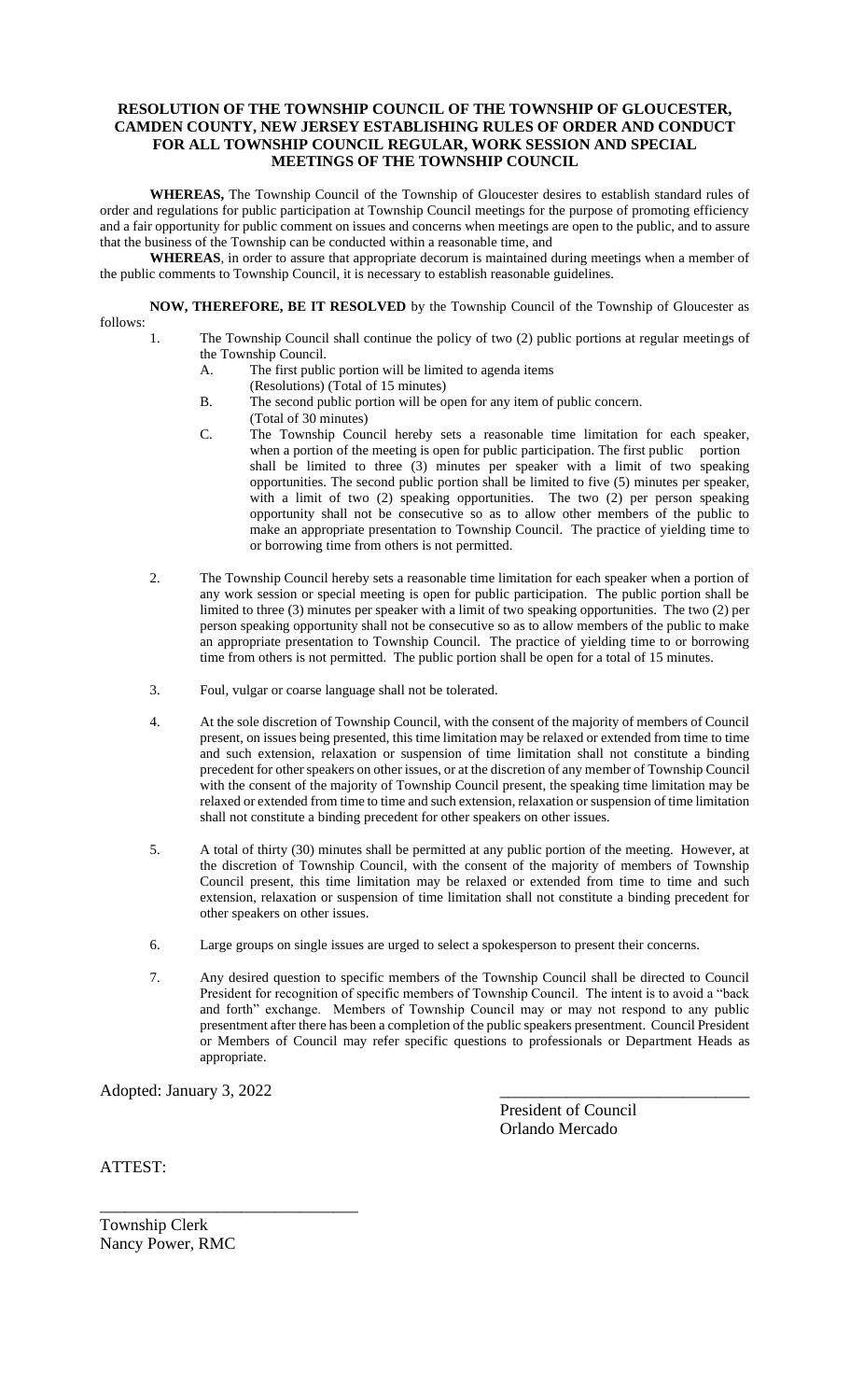Mr. Hutchison made a motion to adopt, seconded by Mrs. Trotto. Roll call vote: All in favor. Motion carried. 6-0.

#### **R-22:01-003**

# **RESOLUTION DESIGNATING THE DATE, TIME AND PLACE OF COUNCIL MEETINGS FOR 2022 AND AUTHORIZING AND FIXING THE CHARGES FOR NOTICE OF MEETINGS AS REQUIRED BY THE OPEN PUBLIC MEETINGS ACT**

**BE IT RESOLVED,** by the Township Council of the Township of Gloucester, County of Camden, State of New Jersey as follows:

l. That the schedule of Regular and Executive Session meetings of the Township Council of the Township of Gloucester as set forth in the "Notice of Annual Schedule of Regular and Executive Session Meetings of the Township Council of the Township of Gloucester for 2022" (a copy of which is attached hereto and made a part hereof) be and hereby is established and adopted for 2022; and that the Regular and Executive Session Meetings of the Township Council shall be held in accordance therewith and at the times, places and dates therein established.

2. That during the year 2022, the Township Council of the Township of Gloucester, from time to time, may hold Special Meetings or Emergency Meetings, as the occasion may arise, and that adequate notice thereof shall be provided by the Township Clerk as required by law.

3. That all advance written notices of meetings of the Township Council required by law shall be prominently posted by the Township Clerk on the bulletin board located in the Municipal Building for such or similar announcements.

4. That all advance written notices of meetings of the Township Council required by law shall be mailed, telephoned, telegrammed or hand delivered to the official newspapers, free of any charge therefore.

5. That all advance written notices of any Regular, Executive Session, Special, Emergency or rescheduled meeting of the Township Council requested by any person shall be mailed to such person within the time prescribed by law upon prepayment by such person of a fee of \$10.00 to cover the costs of providing such notice. News media shall be exempt from such fee.

Any person desiring that copies of said notices be mailed to him or her shall make a request in writing therefore to the Township Clerk designating the post office address to which such notice shall be mailed and shall be required to advise the Clerk in writing of any subsequent change of mailing address during the year. The prepayment of the aforesaid fee shall entitle said person to the aforesaid notices for the year; and thereafter a new request must be made each in the succeeding year.

6. That the Township Clerk shall file a copy of the Annual Schedule of Regular and Executive Session Meetings of the Township Council as well as copies of all other notices of meetings required by law and to post the same on the bulletin board reserved for such notices; and a copy of the "Notice of Annual Schedule of Regular and Executive Session Meetings of the Township Council of the Township of Gloucester for the remainder of the year 2022" shall be posted on the bulletin board within seven (7) days from the date hereof and further maintained posted with any revisions thereof throughout the year.

Adopted: January 3, 2022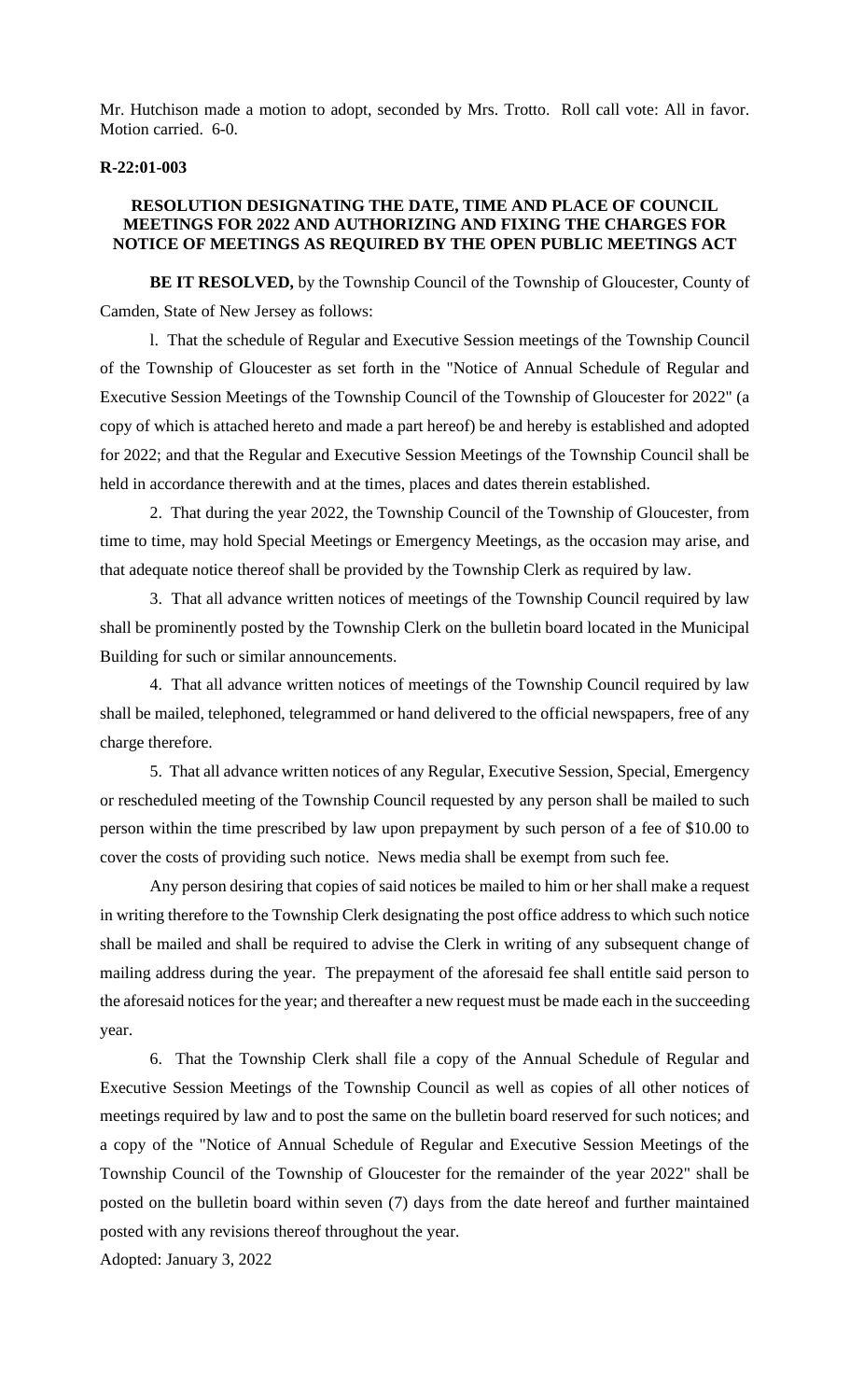President Council Orlando Mercado

\_\_\_\_\_\_\_\_\_\_\_\_\_\_\_\_\_\_\_\_\_\_\_\_\_\_\_\_\_\_\_\_\_\_

ATTEST:

Township Clerk Nancy Power, RMC

\_\_\_\_\_\_\_\_\_\_\_\_\_\_\_\_\_\_\_\_\_\_\_\_\_\_

Mr. Hutchison made a motion to adopt, seconded by Mrs. Trotto. Roll call vote: All in favor. Motion carried. 6-0.

### **R-22:01-004**

#### **RESOLUTION AUTHORIZING THE DESIGNATION OF NEWSPAPERS TO RECEIVE ALL NOTICE OF MEETINGS AS REQUIRED UNDER THE OPEN PUBLIC MEETINGS ACT**

**WHEREAS,** Section 3d of the Open Public Meetings Act, Chapter 231, P.L. 1975

requires that certain notice of meetings be submitted to two (2) newspapers, one of which shall

be the official newspaper; and

**WHEREAS,** the second newspaper designated by this body must be one which has the

greatest likelihood of informing the public with the jurisdictional boundaries of the body of such

meeting; and

**WHEREAS,** an additional newspaper is hereby designated by this body which shall be

used in the event it is necessary to inform the public with jurisdictional boundaries of the body of

such meeting.

**NOW, THEREFORE, BE IT RESOLVED** by the Township Council of the Township

of Gloucester, in the County of Camden, State of New Jersey, that the following are hereby

designated as official newspapers and for the aforesaid purposes;

**The Courier Post (Official Newspaper)**

#### **The Philadelphia Inquirer**

# **The South Jersey Times**

It is the opinion of this body that the Courier Post and the Inquirer have the greatest likelihood of informing the public within the jurisdictional area of this body of such meetings. Adopted: January 3, 2022

> President of Council Orlando Mercado

\_\_\_\_\_\_\_\_\_\_\_\_\_\_\_\_\_\_\_\_\_\_\_\_\_\_\_\_\_\_\_\_\_\_\_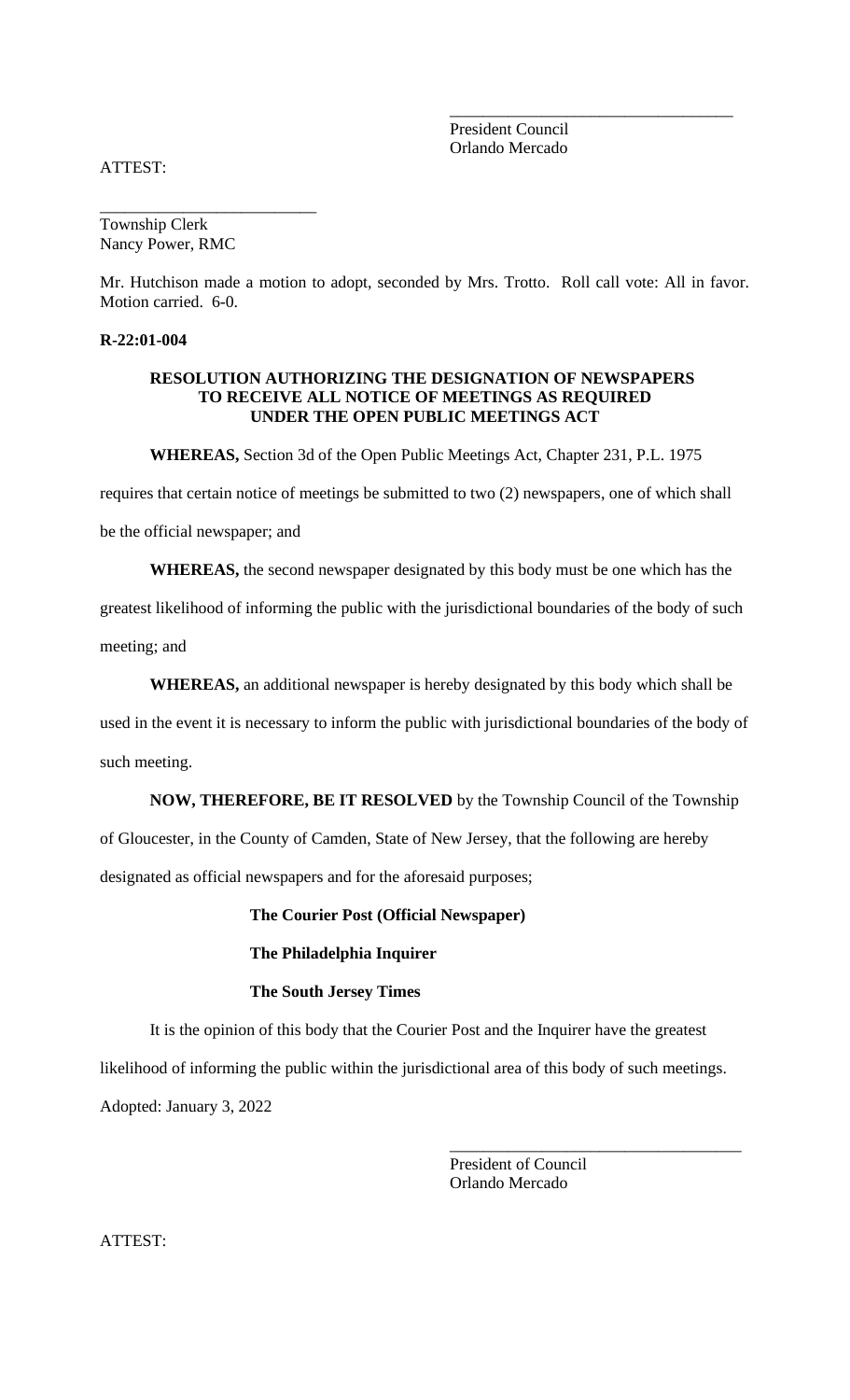Township Clerk Nancy Power, RMC

\_\_\_\_\_\_\_\_\_\_\_\_\_\_\_\_\_\_\_\_\_\_\_\_\_\_\_\_\_\_\_\_

Mr. Hutchison made a motion to adopt, seconded by Mrs. Trotto. Roll call vote: All in favor. Motion carried. 6-0.

#### **R-22:01-005**

#### **RESOLUTION ESTABLISHING LEGAL DEPOSITORIES FOR THE TOWNSHIP OF GLOUCESTER**

**WHEREAS,** it is necessary that legal depositories of the funds of Gloucester Township be designated for the year 2022;

**NOW, THEREFORE, BE IT RESOLVED,** by the Township Council of the Township of Gloucester, County of Camden, that the following banking institutions be and are hereby designated as legal depositories of funds of the Township of Gloucester, County of Camden, for the year 2022.

> TD Bank 1235 Blackwood-Clementon Road Clementon, N.J. 08021

> PNC Bank of NJ 1485 Blackwood-Clementon Road Clementon, N.J. 08021

Bank of America 1345 Chews Landing Road Laurel Springs, N.J. 08021

Wells Fargo 1411 Blackwood Clementon Rd. Clementon, NJ 08021

Citizens Bank 1101 White Horse Pike Voorhees, New Jersey 08043

Ocean First Bank 1320 N. Black Horse Pike Glendora, NJ 08029

The South Jersey Credit Union 1615 Hurffville Rd. Deptford, NJ 08096

Santander Bank 100 Berlin Rd. Clementon, NJ 08021

Columbia Bank 505 Berlin-Cross Keys Road Sicklerville, N.J. 08081

Beneficial Savings Bank 483 Berlin-Cross Keys Road Sicklerville, N.J. 08081

Republic Bank 1400 Blackwood Clementon Rd. Clementon, NJ 08021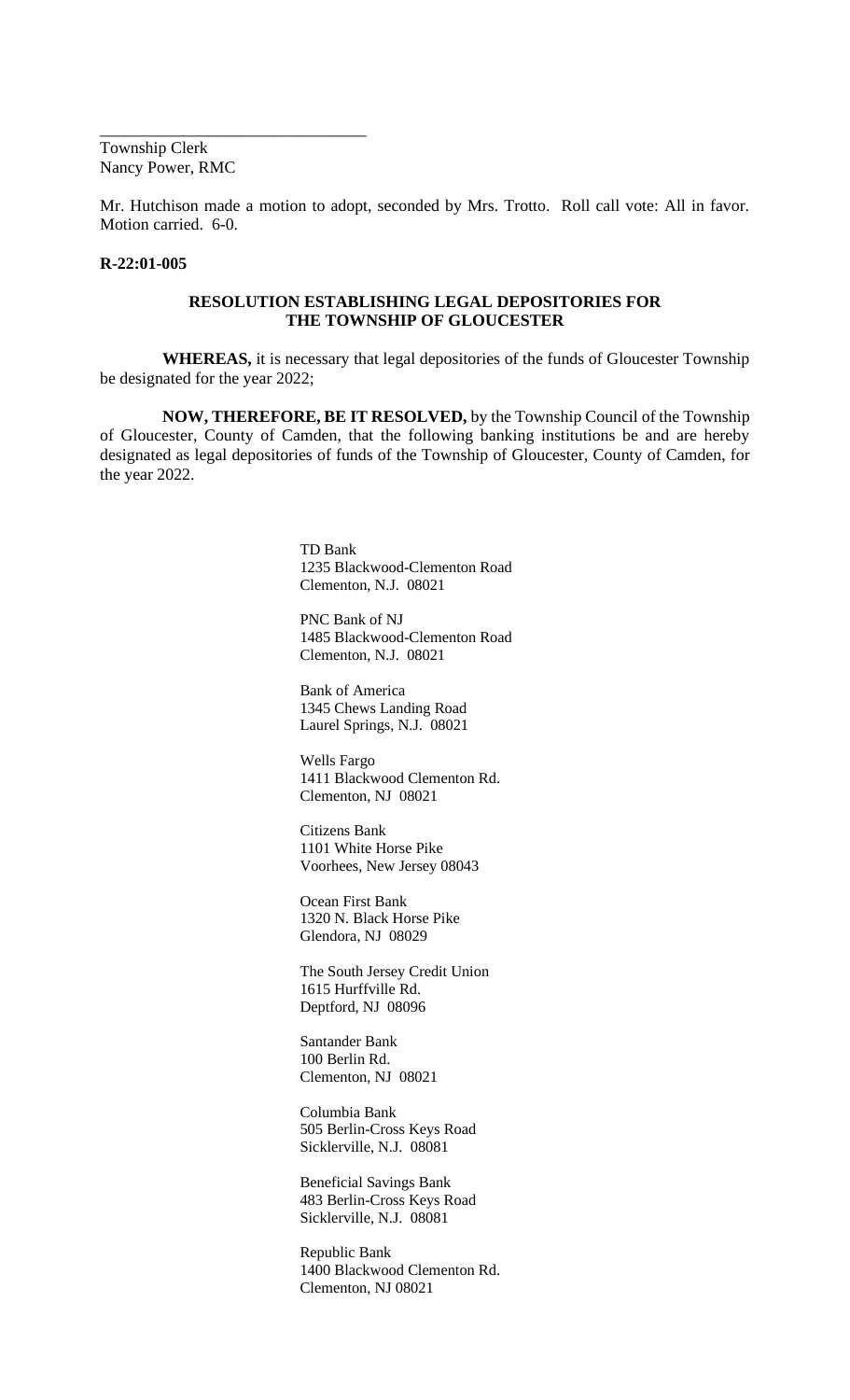Bryn Mawr Trust 1651 Blackwood Clementon Road Blackwood, NJ 08012

William Penn Bank 701 Erial Rd. Pine Hill, NJ 08021

New Jersey Cash Management Fund PO Box 5994 Boston, MA 02206-5994

Adopted: January 3, 2022

\_\_\_\_\_\_\_\_\_\_\_\_\_\_\_\_\_\_\_\_\_\_

President of Council Orlando Mercado

\_\_\_\_\_\_\_\_\_\_\_\_\_\_\_\_\_\_\_\_\_\_\_\_

Township Clerk Nancy Power, RMC

Mr. Hutchison made a motion to adopt, seconded by Mrs. Trotto. Roll call vote: All in favor. Motion carried. 6-0.

#### **R-22:01-006**

# **RESOLUTION DESIGNATING SIGNATORIES TO GENERAL ACCOUNTS FOR THE TOWNSHIP OF GLOUCESTER**

**BE IT RESOLVED** by the Township Council of the Township of Gloucester, in the

County of Camden, that disbursements from the General Account of the various banking

institutions maintained by the Township of Gloucester shall be made by checks signed by

any three (3) of the following persons:

| Mayor           | Or, in absence President of Council,<br>Twp. Clerk, or Asst. Twp. Clerk |
|-----------------|-------------------------------------------------------------------------|
| Treasurer       | Or, in absence Township Clerk, or<br>Asst. Twp. Clerk                   |
| Business Admin. | Or, in absence Township Clerk, or<br>Asst. Twp. Clerk                   |

**BE IT FURTHER RESOLVED**, that the payroll checks shall be signed by facsimile by

one of the following:

Treasurer Or, in absence Business Administrator

**BE IT FURTHER RESOLVED**, that the Tax, Title, Lien Redemption, and Premium Account checks shall be signed by facsimile by either of the following:

| Mayor     | Or, President of Council, Twp.<br>Clerk, or Asst. Twp. Clerk |
|-----------|--------------------------------------------------------------|
| Treasurer | Or, in absence Township Clerk, or<br>Asst. Twp. Clerk        |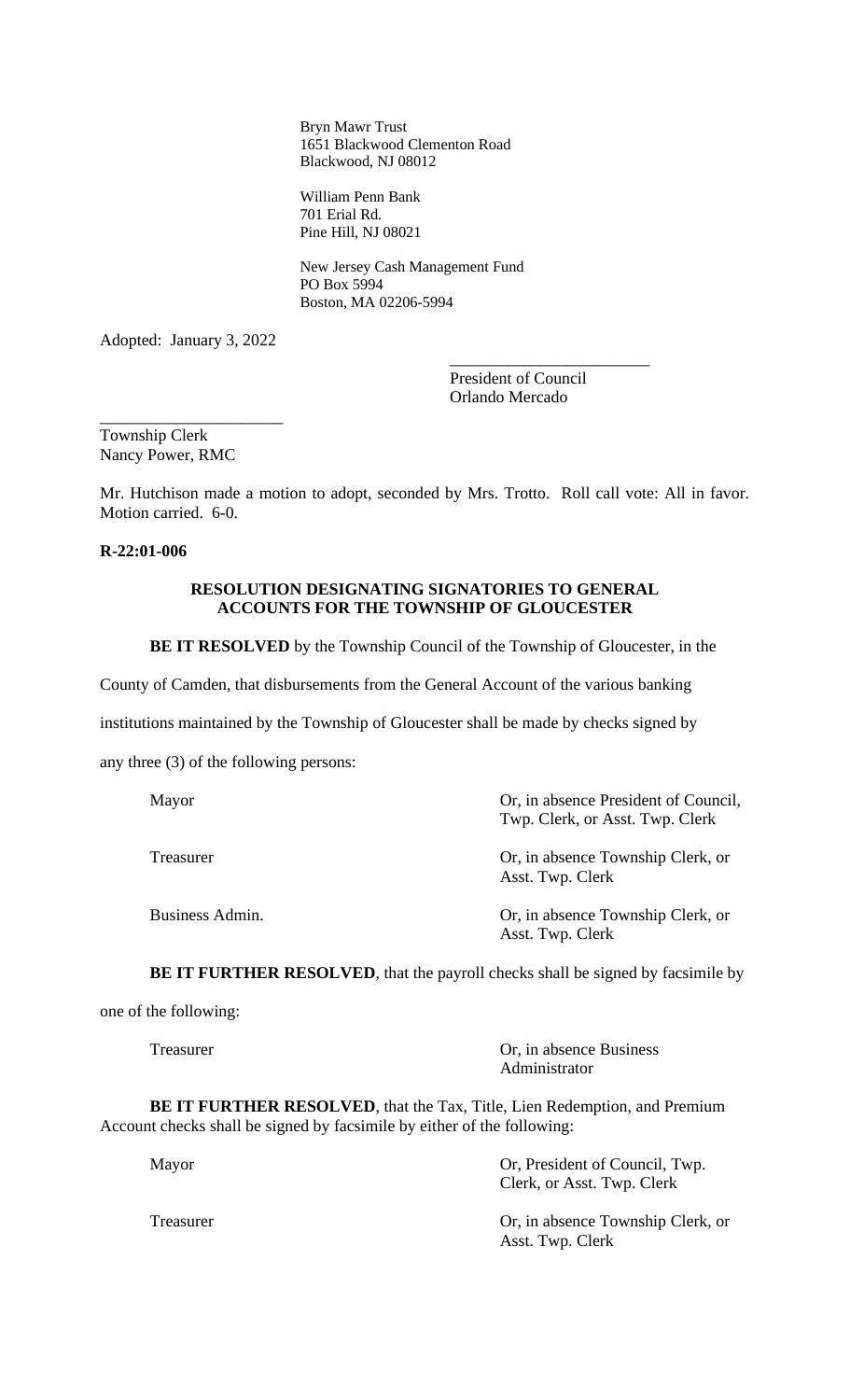Business Admin. Compared to the US of the Sense of Compared Township Clerk, or Asst. Twp. Clerk

Tax Collector **Ore in absence Asst. Tax Collector** 

**BE IT FURTHER RESOLVED**, that all previous resolutions as to signatories with

respect to the accounts referred to herein be and are hereby rescinded.

Adopted: January 3, 2022

President of Council Orlando Mercado

\_\_\_\_\_\_\_\_\_\_\_\_\_\_\_\_\_\_\_\_\_\_\_\_\_\_\_\_\_\_

ATTEST:

\_\_\_\_\_\_\_\_\_\_\_\_\_\_\_\_\_\_\_\_\_\_\_\_\_\_\_\_\_\_\_ Township Clerk Nancy Power, RMC

Mr. Hutchison made a motion to adopt, seconded by Mrs. Trotto. Roll call vote: All in favor. Motion carried. 6-0.

# **R-22:01-007**

# **RESOLUTION OF THE TOWNSHIP COUNCIL OF THE TOWNSHIP OF GLOUCESTER ADOPTING A CASH MANAGEMENT PLAN**

**WHEREAS**, N.J.S.A. 40A: 5-14 requires every municipality to adopt a Cash Management Plan on an annual basis;

**NOW, THEREFORE, BE IT RESOLVED** by the Mayor and Township Council of the Township of Gloucester, County of Gloucester, State of New Jersey, that the following requirements be a part of the **2022 Cash Management Plan**, and be adhered to:

# **I. Cash Management and Investment Objectives**

- A. Preservation of capital;
- B. Adequate safekeeping of assets;
- C. Maintenance of liquidity to meet operating needs;
- D. Diversification of the Borough's portfolio to minimize risks associated with individual investments.

# **II. Designation of Official Depositories**

- A. The following banks are hereby designated as legal depositories for all municipal funds:
	- 1. Citizens Bank
	- 2. Columbia Savings Bank<br>3 Bank of America
	- Bank of America
	- 4. Beneficial Bank
	- 5. New Jersey State Cash Management Fund
	- 6. PNC Bank
	- 7. Ocean First Bank
	- 8. TD National Bank
	- 9. Wells Fargo
	- 10. South Jersey Federal Credit Union
	- 11. Santander Bank
	- 12. Republic Bank
	- 13. Bryn Mawr Trust
	- 14. William Penn
- B. Each depository must submit to the Chief Financial Officer / Treasurer a copy of the Governmental Unit Deposit Protection Act (GUDPA) notification of eligibility,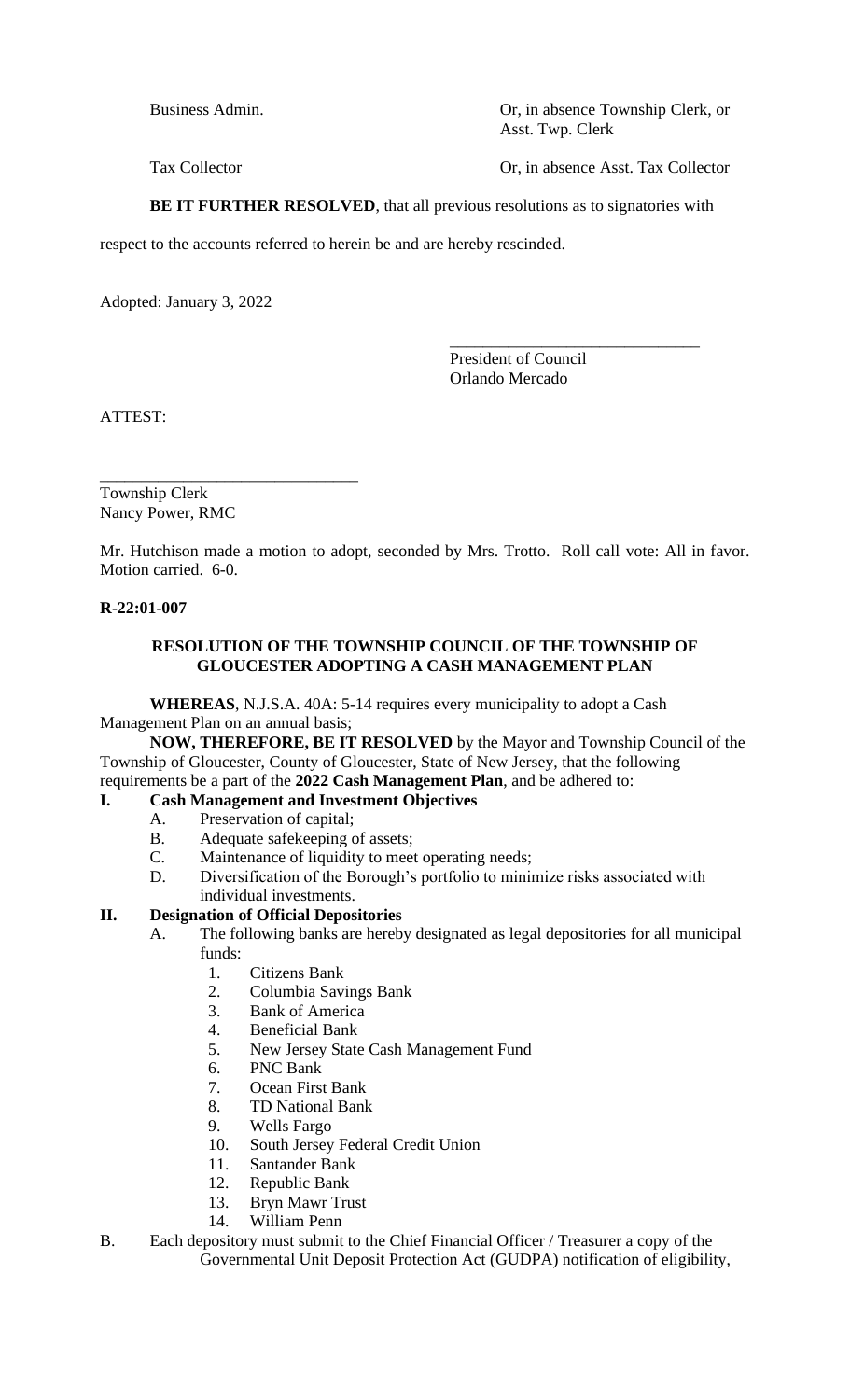which is filed semi-annually with the Department of Banking each June 30th and December 31st;

C. This list may be amended or supplemented from time to time as Mayor and Council deems necessary.

# **III. Cash Management**

- A. All municipal funds received by any official or employee shall be either deposited within 48 hours to an account in the name of the Township of Gloucester, or shall be turned over to the Treasurer within 48 hours of receipt, in accordance with N.J.S.A. 40A: 5-15;
- B. The Chief Financial Officer / Treasurer shall minimize any accumulated idle cash in checking accounts, by assuring that excess balances are promptly swept into the investment portfolio;
- C. Investment decisions shall be guided by the cash flow projections prepared by the Chief Financial Officer/Treasurer;
- D. Change Funds and Petty Cash Funds are not required to be maintained in interestbearing accounts.

# **IV. Permissible Investments**

- A. Bonds or other obligations of the United States of America, or obligations guaranteed by the United States of America;
- B. Government money market mutual funds;
- C. Any federal agency or instrumentality obligation authorized by Congress that matures within 397 days from the date of purchase, and has a fixed rate of interest not dependent on any index or external factors;
- D. Bonds or other obligations of the local unit, or school districts of which the local unit is a part;
- E. Any other obligations with maturities not exceeding 397 days, as permitted by the Division of Investments;
- F. Local Government investment pools;
- G. New Jersey State Cash Management Fund;
- H. Repurchase agreements of fully collateralized securities.

# **V. Authority for Investment Management**

A. The Chief Financial Officer / Treasurer is authorized and directed to make investments on behalf of the Township. All investment decisions shall be consistent with this plan, and all appropriate regulatory constraints.

# **VI. Safekeeping**

A. Securities purchased on behalf of the Township shall be delivered electronically or physically to the Township's custodial bank, which shall maintain custodial and/or safekeeping accounts for such securities on behalf of the Township.

# **VII. Procedures for Disbursement of Funds**

- A. Payments shall be prepared by the Chief Financial Officer / Treasurer and submitted to Mayor and Township Council for their approval;
	- B. No municipal funds shall be disbursed by the Chief Financial Officer / Treasurer prior to approval of the Township Council, except for:
		- 1. Debt Service payments;
		- 2. Investments;
		- 3. Payroll turnovers to agency accounts;
	- C. Tax payments to Camden County, the Gloucester Township Board of Education, and the Black Horse Pike Regional Board of Education shall be made in accordance with schedules provided by each taxing district;
	- D. Checks approved for payment shall be signed by any of the following three; 1) the Mayor, 2) the Treasurer, 3) the Business Administrator, 4) the Clerk and 5) President of Council. All three signatures must be an original signature;
	- E. Checks paid from the following accounts must contain three signatures:
		- 1. Current Fund Account;
			- 2. General Capital Fund Account;
			- 3. Developers Escrow Account;
			- 4. Animal Control Account;
			- 5. Trust Other Account;
			- 6. Affordable Housing Account;
			- 7. Encroachment Account;
			- 8. Recreation Account;
			- 9. Workers' Compensation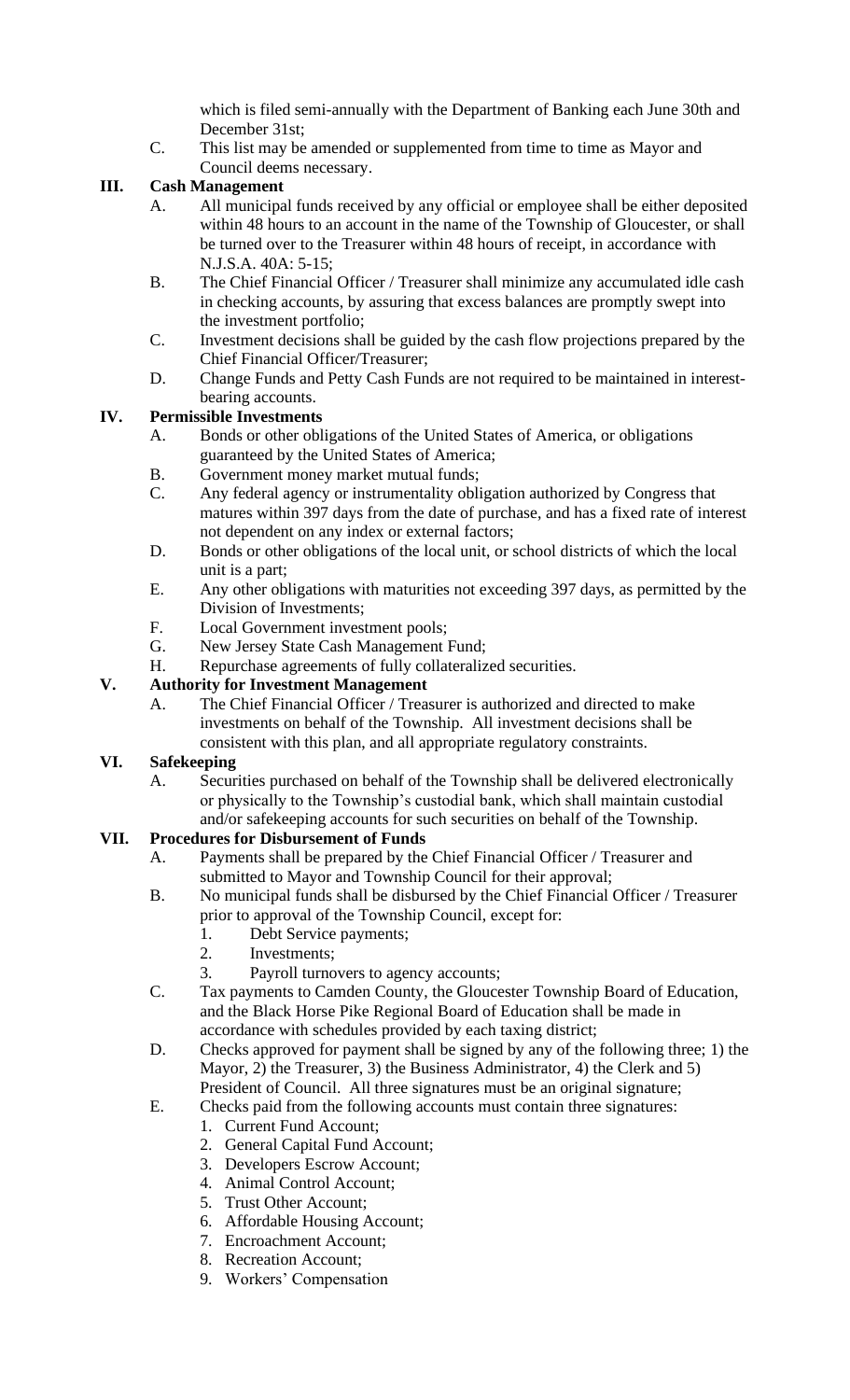- 10. Disability Account;
- 11. Grant Rehab Mortgage Account;
- 12. Special Developers Recreation Account;
- 13. Unemployment Account;
- 14. Multiple Dwelling Account;
- 15. Municipal Open Space;
- 16. Flexible Spending Account
- 17. Police Forfeiture Account;
- 18. Sloan Legacy Account
- F. Checks paid from the following account only requires one signature: Shall be signed by the Business Administrator or Chief Financial Officer/Treasurer 1. Payroll Account
- G. Wire transfers and Automated Clearing House (ACH) payments are to be made by the Chief Financial Officer / Treasurer.
- H. Checks paid from the following account require three signature: Shall be signed by the Business Administrator, Mayor, Township Clerk, Tax Collector, Chief Financial Officer/Treasurer, or Assistant Tax Collector 1. Tax, Title, Lien, Redemption and Premium Accounts

# **VIII. Reporting**

A. The Chief Financial Officer / Treasurer shall report to Mayor and Township Council all purchases of investments in accordance with N.J.S.A. 40A: 5-15.2;

- A. The Chief Financial Officer / Treasurer shall also report to Mayor and Township Council the available cash in each fund and/or bank account.
- B. Audit
- C. This Cash Management Plan shall be subject to the annual audit conducted pursuant to N.J.S.A. 40A: 5-14.

Adopted: January 3, 2022

President of Council Orlando Mercado

Township Clerk Nancy Power, RMC

Mr. Hutchison made a motion to adopt, seconded by Mrs. Trotto. Roll call vote: All in favor. Motion carried. 6-0.

# **R-22:01-008**

# **RESOLUTION FOR POLICIES AND PROCEDURES FOR THE OFFICE OF THE TAX COLLECTOR FOR YEAR 2022**

**WHEREAS,** the Township of Gloucester is able to set policies and procedures for the office of the Tax Collector that allows for the best fiscal interest of the municipality.

**NOW, THEREFORE, BE IT RESOLVED,** that the Tax Collector, is hereby authorized and directed to the following:

# **TAXES**

1. Interest on taxes shall be 8% on the first \$1,500 of the delinquency and 18% on all subsequent delinquency until the account is paid in full. All accounts have a 10-day grace period during each quarter when taxes are due.

2. A year end penalty of 6% for taxpayers with a delinquency in excess of \$10,000 who fail to pay the delinquency before the end of the year.

3. A tax sale of all delinquent accounts for the 2022 Municipal Taxes and any municipal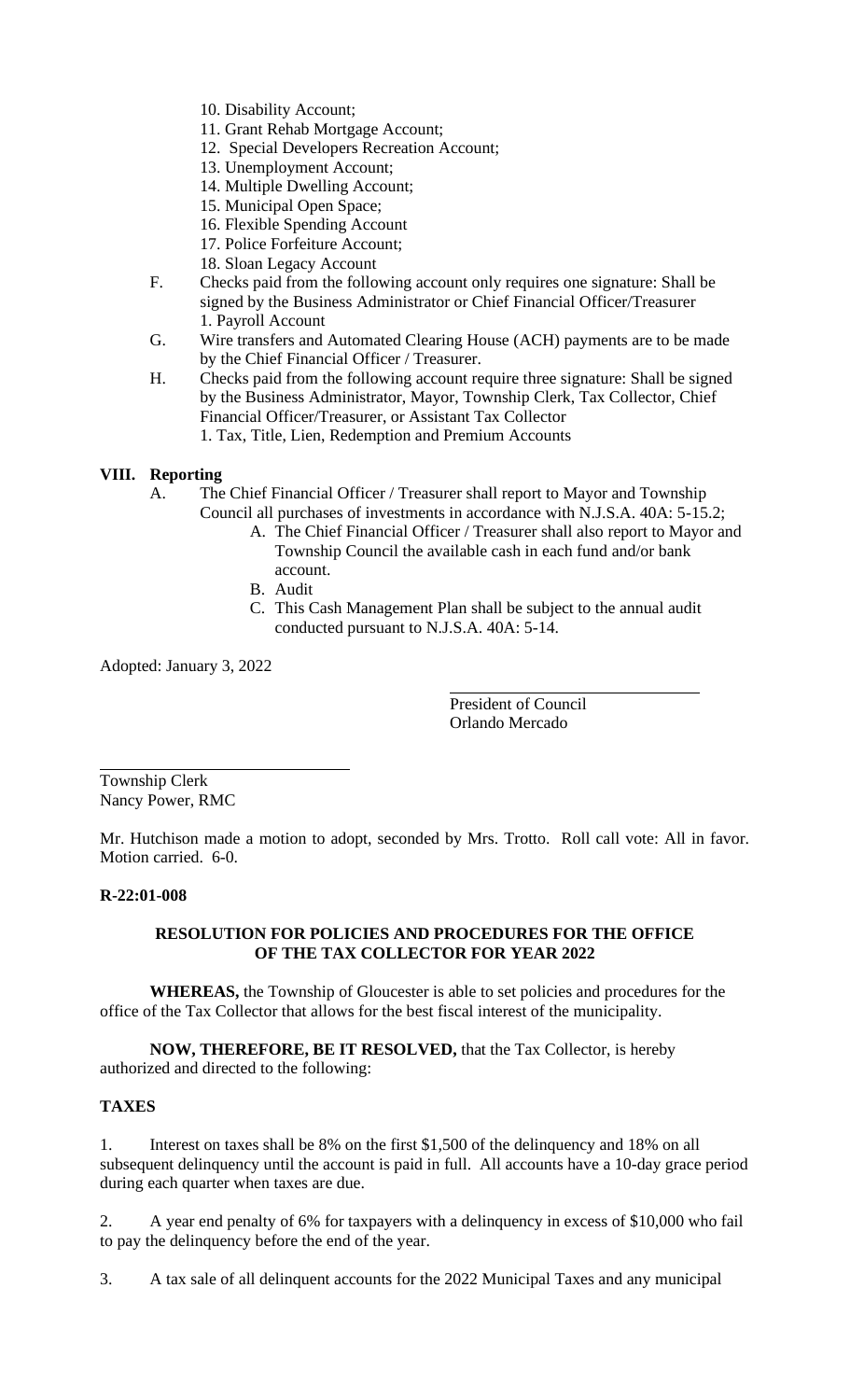charges will be held no later than end of December 2022.

4. Delinquent tax accounts in the amount of  $+/-$  \$10.00 may, at the discretion of the tax collector be cancelled prior to the end of the year.

5. Charges for checks returned by the bank shall be \$25.00.

6. Charges for Replacements of Loss Tax Sale Certificates shall be \$100.00.

7. All Tax Sale Liens shall be redeemed through certified funds only (Cash, cashier's check).

8. All payments clearing items from tax sale, must be certified funds only (Cash, cashier's check).

**BE IT FURTHER RESOLVED** that a certified copy of this Resolution shall be provided by the Township Clerk to the Tax Collector.

ADOPTED: January 3, 2022

President of Council Orlando Mercado

\_\_\_\_\_\_\_\_\_\_\_\_\_\_\_\_\_\_\_\_\_\_\_\_\_\_\_\_\_\_\_\_\_

\_\_\_\_\_\_\_\_\_\_\_\_\_\_\_\_\_\_\_\_\_\_\_\_\_\_\_\_\_\_\_\_\_\_ Township Clerk Nancy Power, RMC

Mr. Hutchison made a motion to adopt, seconded by Mrs. Trotto. Roll call vote: All in favor. Motion carried. 6-0.

#### **R-22:01-009**

# **RESOLUTION APPOINTING THE GLOUCESTER TOWNSHIP PUBLIC DEFENDER**

**BE IT RESOLVED** by the Township Council of the Township of Gloucester that the

following person be and is hereby appointed Gloucester Township Public Defender

Glen Leary 1 year January 3, 2022 to December 31, 2022

\_\_\_\_\_\_\_\_\_\_\_\_\_\_\_\_\_\_\_\_\_\_\_\_\_\_\_\_

Adopted: January 3, 2022

\_\_\_\_\_\_\_\_\_\_\_\_\_\_\_\_\_\_\_\_\_\_\_\_\_\_\_\_\_

President of Council Orlando Mercado

Township Clerk Nancy Power, RMC

Mr. Hutchison made a motion to adopt, seconded by Ms. Grace. Roll call vote: All in favor. Motion carried. 6-0.

# **R-22:01-010**

#### **RESOLUTION OF THE TOWNSHIP COUNCIL OF THE TOWNSHIP OF GLOUCESTER, COUNTY OF CAMDEN AUTHORIZING THE APPOINTMENT OF THE MUNICIPAL COURT JUDGE**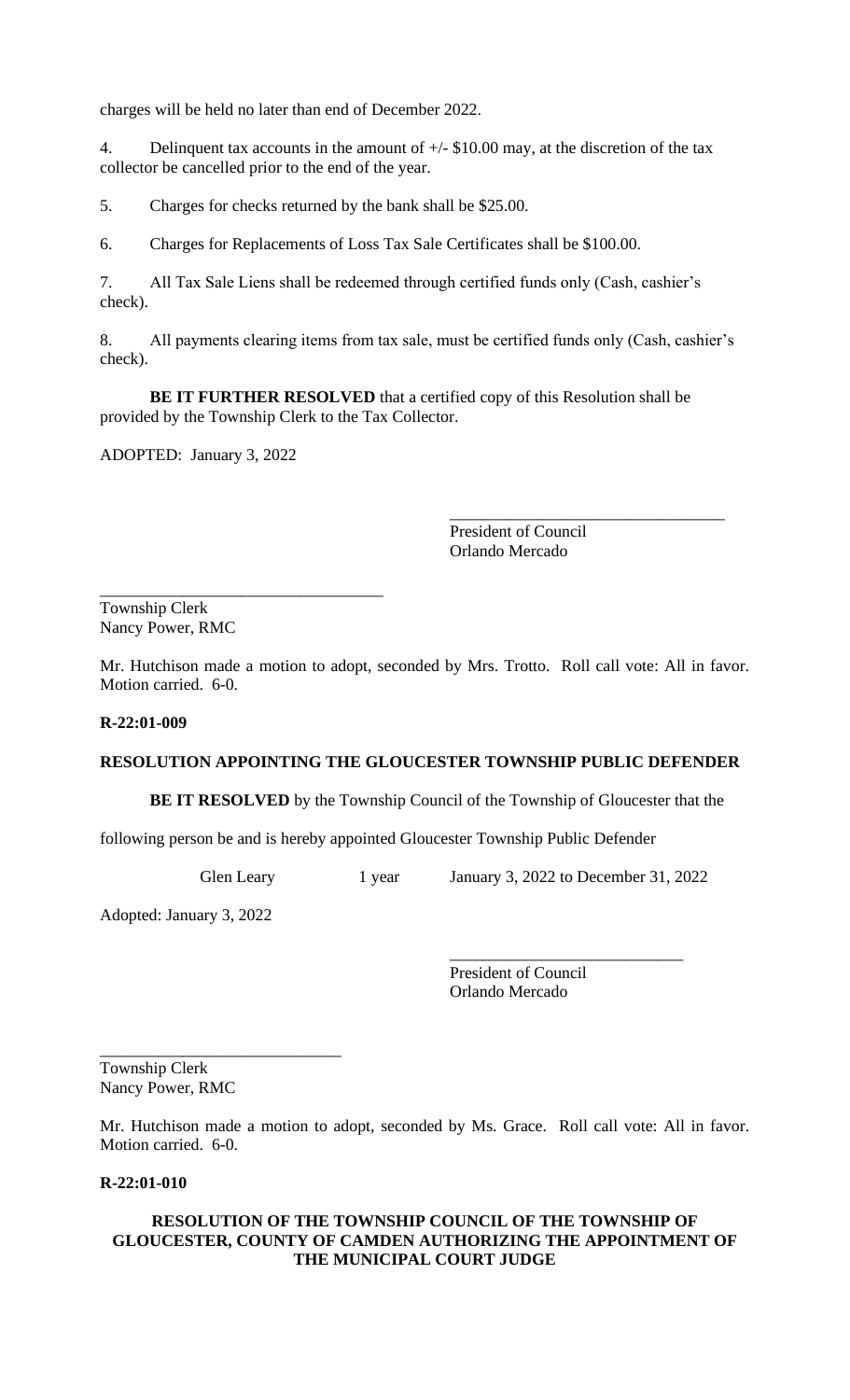**WHEREAS,** there is a need for the appointment of a Municipal Court Judge; and

**WHEREAS,** the Mayor has submitted the name of N. Ryan Trabosh to serve as the

Municipal Court Judge.

### **NOW, THEREFORE, BE IT RESOLVED,** that the nomination of N. Ryan Trabosh is

hereby confirmed, and that he is appointed to the position of Municipal Court Judge of the State

of New Jersey, County of Camden and State of New Jersey

Term: Three (3) years. Effective: January 3, 2022 Term ends: December 31, 2024

Adopted: January 3, 2022

ATTEST:

President of Council Orlando Mercado

Township Clerk Nancy Power, RMC

\_\_\_\_\_\_\_\_\_\_\_\_\_\_\_\_\_\_\_\_\_\_\_\_\_\_\_\_\_

Ms. Grace made a motion to adopt, seconded by Mrs. Winters. Roll call vote: All in favor. Motion carried. 6-0.

### **R-22:01-011**

#### **RESOLUTION OF CONSENT**

**WHEREAS,** the Mayor-Council Plan B form of government under the provisions of the optional Charter Law States, "The executive power of the Municipality shall be exercised by the Mayor", and

**WHEREAS,** the Mayor has, after consultation with members of Council, appointed the following persons to the positions named, and the terms as set forth beside their name:

#### **Directors**

| Thomas Cardis   | Administrator     | 4 years |
|-----------------|-------------------|---------|
| David Carlamere | Dir. Dept. of Law | 4 years |

#### **Administrative Appointments**

| Daniel Long, Christopher Long  |                                        |        |
|--------------------------------|----------------------------------------|--------|
| of Wade Long & Wood            | Chief Prosecutor/ Municipal Prosecutor | 1 year |
| Archer & Greiner               | <b>General Labor Counsel</b>           | 1 year |
| Parker McCay                   | <b>Bond Counsel</b>                    | 1 year |
| Archer & Greiner               | Spl. Counsel – Special Litigation      | 1 year |
| <b>Additional Appointments</b> |                                        |        |
| Acacia Financial               | <b>Financial Advisory Services</b>     | 1 year |
| <b>Land Dimensions</b>         | Spl. Engineer – Sidewalks              | 1 year |
| Remington & Vernick            | Spl. Engineer – Streets                | 1 year |
| Remington & Vernick            | <b>Municipal Engineer</b>              | 3 year |
| Remington & Vernick            | <b>Township Planner</b>                | 1 year |
| Pettit Associates, Inc.        | Spl. Engineer – Recreation             | 1 year |
| <b>CES</b> Engineers           | Spl. Engineer – Storm Drainage         | 1 year |
|                                |                                        |        |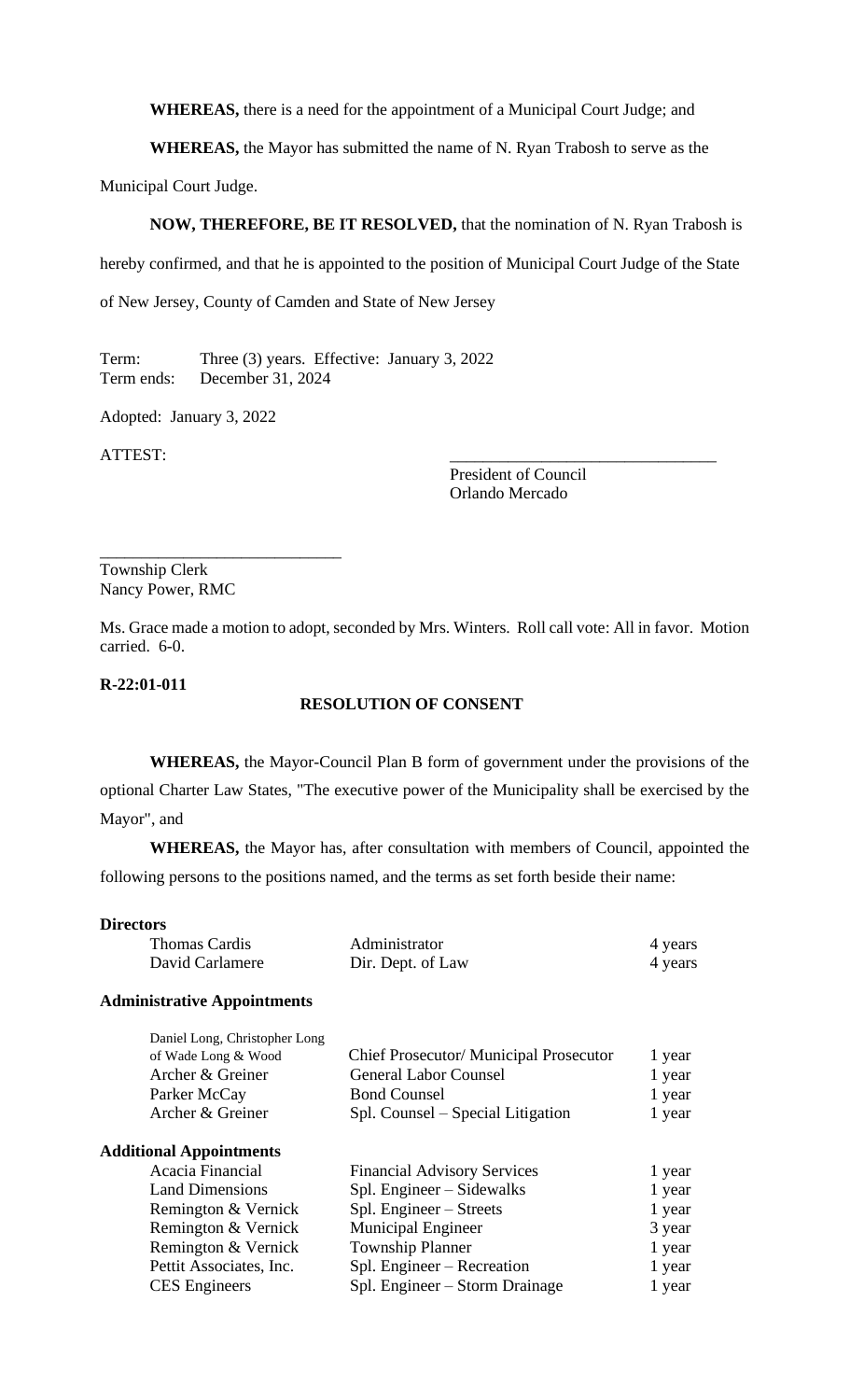| <b>Blue Sky Power</b>               | <b>Energy Consultant</b>               | 1 year |
|-------------------------------------|----------------------------------------|--------|
| T & M Associates                    | Redevelopment Planner/Architect        | 1 year |
| Pettit Associates                   | Redevelopment Engineer                 | 1 year |
| <b>Blue Wire Media</b>              | Media Consultant                       | 1 year |
| J. F. McKernan Jr.                  | <b>Municipal Architect</b>             | 1 year |
| Archer & Greiner                    | <b>Land Use Attorney</b>               | 1 year |
| <b>Triad Associates</b>             | <b>Economic Development Consultant</b> | 1 year |
| <b>Triad Associates</b>             | <b>Grants/ CDBG Consultant</b>         | 1 year |
| Genesis                             | <b>Substance Abuse Advocate</b>        | 1 year |
| Professional Prop. Appraisers, Inc. | <b>Tax Appeal Consultant</b>           | 1 year |
| <b>CME</b> Associates               | <b>Environmental Engineer</b>          | 1 year |
| <b>CME</b> Associates               | Landscape Architect                    | 1 year |
| <b>CME</b> Associates               | <b>Special Projects Engineer</b>       | 1 year |
| Blau & Blau                         | <b>Reverse Tax Appeal Counsel</b>      | 1 year |

**NOW, THEREFORE, BE IT RESOLVED** by the Township Council of the Township of Gloucester, that the consent of the Council be and is hereby given to the above appointments of the Mayor of the Township of Gloucester. Adopted: January 3, 2022

President of Council Orlando Mercado

ATTEST:

Township Clerk Nancy Power, RMC

\_\_\_\_\_\_\_\_\_\_\_\_\_\_\_\_\_\_\_\_\_\_\_\_\_\_\_\_\_\_\_\_\_\_\_\_\_

Ms. Grace made a motion to adopt, seconded by Mr. Mignone. Roll call vote: All in favor. Motion carried. 6-0.

#### **R-22:01-012**

# **RESOLUTION APPOINTING THE GLOUCESTER TOWNSHIP PUBLIC AGENCY COMPLIANCE OFFICER (P.A.C.O.)**

**BE IT RESOLVED** by the Township Council of the Township of Gloucester that the

following person be and is hereby appointed Gloucester Township Public Agency Compliance

Officer (P.A.C.O.)

Thomas Cardis January 3, 2022 - December 31, 2022

\_\_\_\_\_\_\_\_\_\_\_\_\_\_\_\_\_\_\_\_\_\_\_\_\_\_\_\_\_\_

Adopted: January 3, 2022

ATTEST:

President of Council Orlando Mercado

Township Clerk Nancy Power, RMC

\_\_\_\_\_\_\_\_\_\_\_\_\_\_\_\_\_\_\_\_\_\_\_\_\_\_\_\_\_\_

Ms. Grace made a motion to adopt, seconded by Mrs. Trotto. Roll call vote: All in favor. Motion carried. 6-0.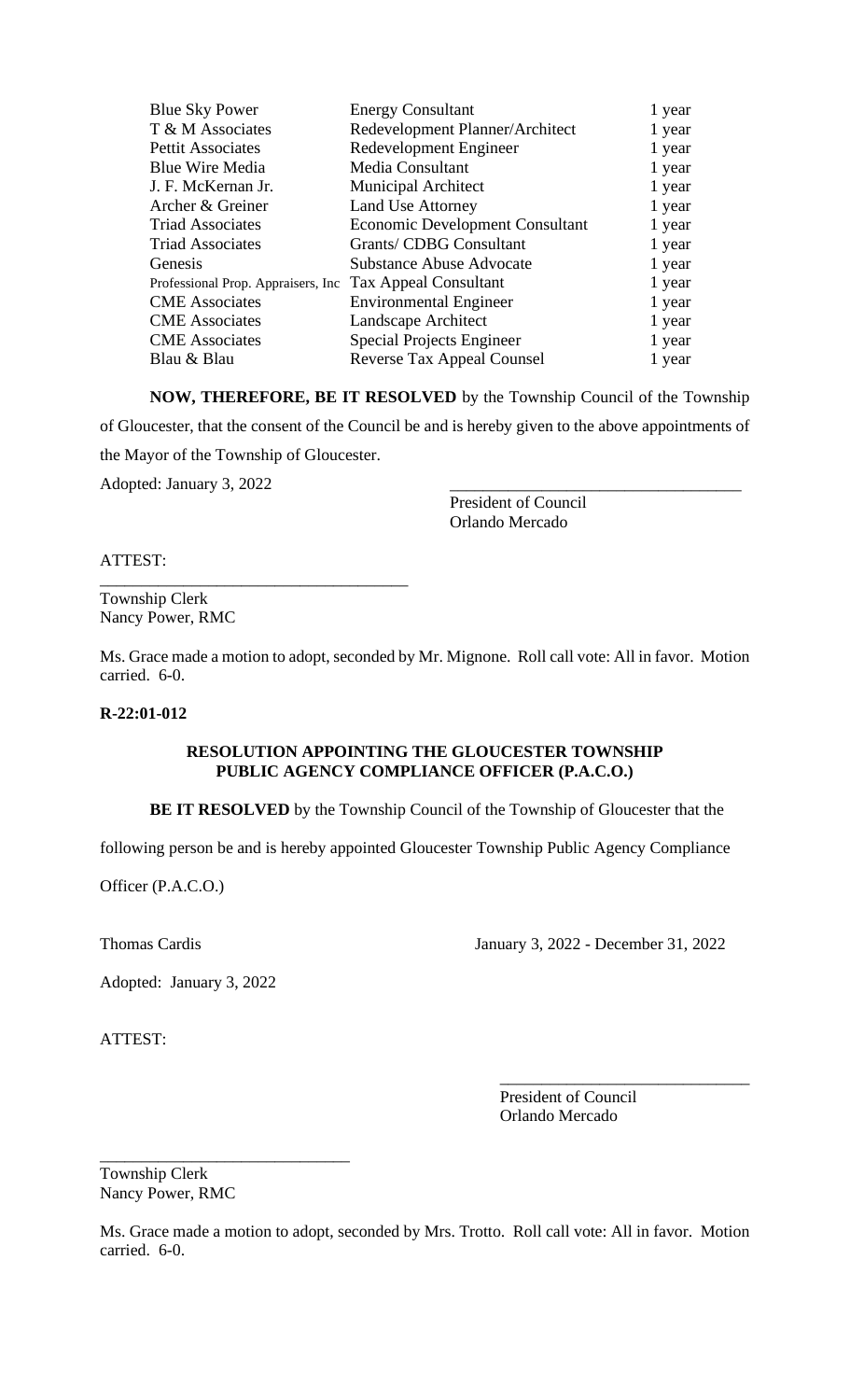# **RESOLUTION APPOINTING THE TOWNSHIP AUDITOR**

**WHEREAS,** N.J.S.A. 40A:5-4 requires that every municipality shall have an annual audit of its books, accounts and financial transactions by a Registered Municipal Accountant of New Jersey; and

**WHEREAS,** the Local Public Contracts Law (N.J.S.A. 40A:11-1 et seq.) requires that the resolution authorizing the award of contracts for professional services without competitive bids must be publicly advertised;

**NOW, THEREFORE, BE IT RESOLVED** by the Township Council of the Township of Gloucester, in the County of Camden, New Jersey, that Robert Nehila of Bowman & Company be and is hereby appointed Registered Municipal Accountant of the Township of Gloucester for the year January 1, 2022 to December 31, 2022 to perform the Professional Services ordinarily provided by a Registered Municipal Accountant of the State of New Jersey and to receive such compensation as may be reasonable for such services. Said is authorized by law to practice a recognized profession in the State of New Jersey which practice is regulated by the laws of this State; to wit; the profession of Registered Municipal Accountant. These professional services are necessary and are required by this municipality.

**BE IT FURTHER RESOLVED** that notice of this resolution shall be published in a newspaper of general circulation as required by law within ten (10) days of passage.

Adopted: January 3, 2022

\_\_\_\_\_\_\_\_\_\_\_\_\_\_\_\_\_\_\_\_\_\_\_\_\_\_\_\_\_\_\_\_\_\_\_

President of Council Orlando Mercado

\_\_\_\_\_\_\_\_\_\_\_\_\_\_\_\_\_\_\_\_\_\_\_\_\_\_\_\_\_\_\_\_\_

ATTEST:

Township Clerk Nancy Power, RMC

Ms. Grace made a motion to adopt, seconded by Mrs. Winters. Roll call vote: All in favor. Motion carried. 6-0.

# **R-22:01-014**

# **RESOLUTION APPOINTING COUNCIL LIAISON TO THE BLACKWOOD LAKE ADVISORY COMMITTEE**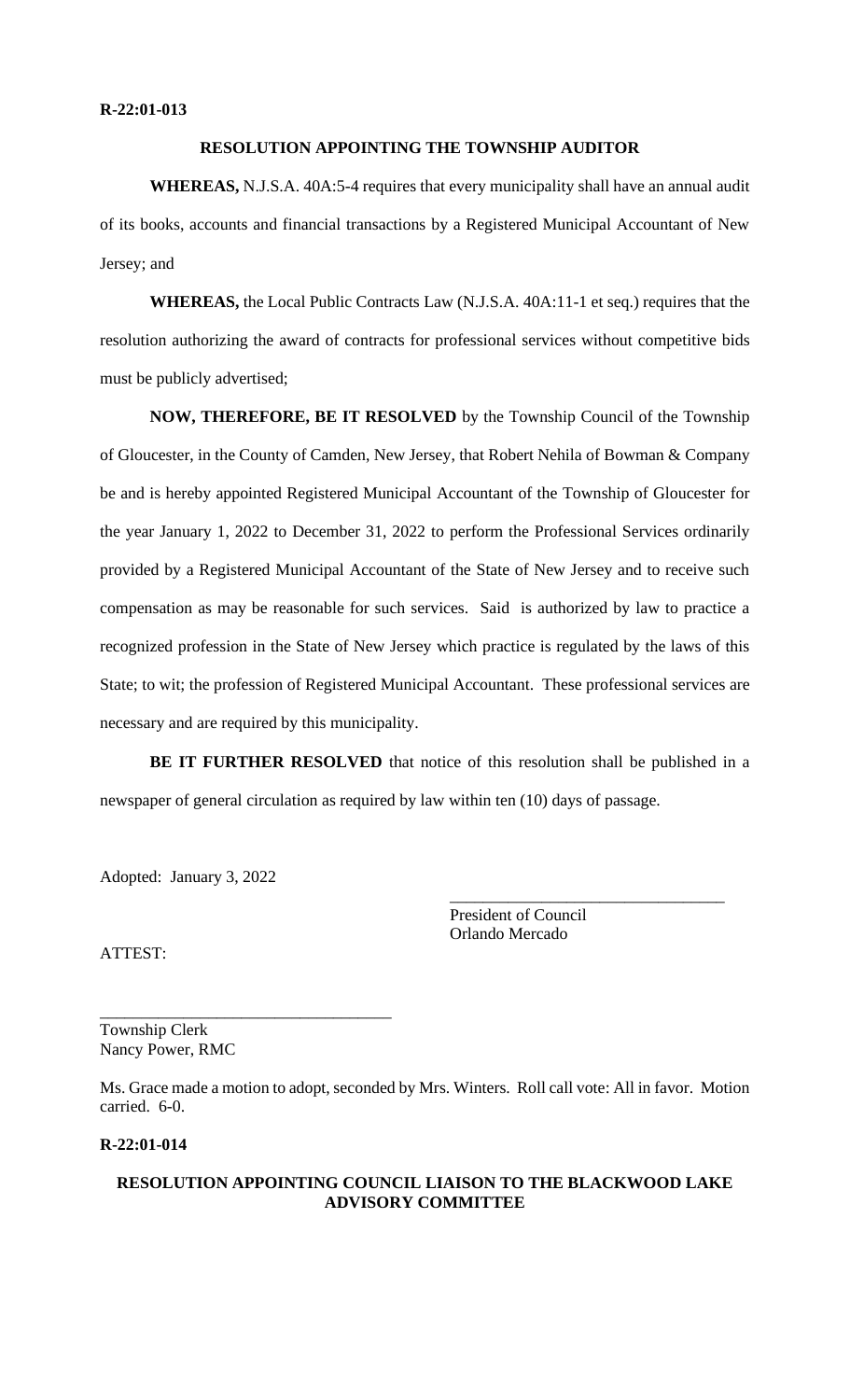**BE IT RESOLVED,** by the Township Council of the Township of Gloucester that the

following person be and is hereby appointed as the Gloucester Township Liaison to the

Blackwood Lake Advisory Committee

Michelle Winters 1 Year January 3, 2022 to December 31, 2022

\_\_\_\_\_\_\_\_\_\_\_\_\_\_\_\_\_\_\_\_\_\_\_\_\_\_\_\_

Adopted: January 3, 2022

President of Council Orlando Mercado

ATTEST:

\_\_\_\_\_\_\_\_\_\_\_\_\_\_\_\_\_\_\_\_\_\_\_\_\_\_\_\_\_\_\_\_\_ Township Clerk Nancy Power, RMC

Mr. Hutchison made a motion to adopt, seconded by Mr. Mignone. Roll call vote: All in favor. Motion carried. 6-0.

# **R-21:01-015**

# **RESOLUTION APPOINTING MEMBERS TO THE BLACKWOOD LAKE ADVISORY COMMITTEE**

**BE IT RESOLVED** by the Township Council of the Township of Gloucester that the

following persons be and are hereby appointed to the Blackwood Lake Advisory Committee

- Robert Irvine 2 years January 3, 2022 to December 31, 2023
- Robert Keller 2 years January 3, 2022 to December 31, 2023

Paul Beyers 2 years January 3, 2022 to December 31, 2023

Kenneth Davidson 2 years January 3, 2022 to December 31, 2023

\_\_\_\_\_\_\_\_\_\_\_\_\_\_\_\_\_\_\_\_\_\_\_\_\_\_\_\_\_\_\_\_\_

Adopted: January 3, 2022

\_\_\_\_\_\_\_\_\_\_\_\_\_\_\_\_\_\_\_\_\_\_\_\_\_\_\_\_ President of Council Orlando Mercado

ATTEST:

Township Clerk Nancy Power, RMC

Mrs. Trotto made a motion to adopt, seconded by Ms. Grace. Roll call vote: All in favor. Motion carried. 6-0.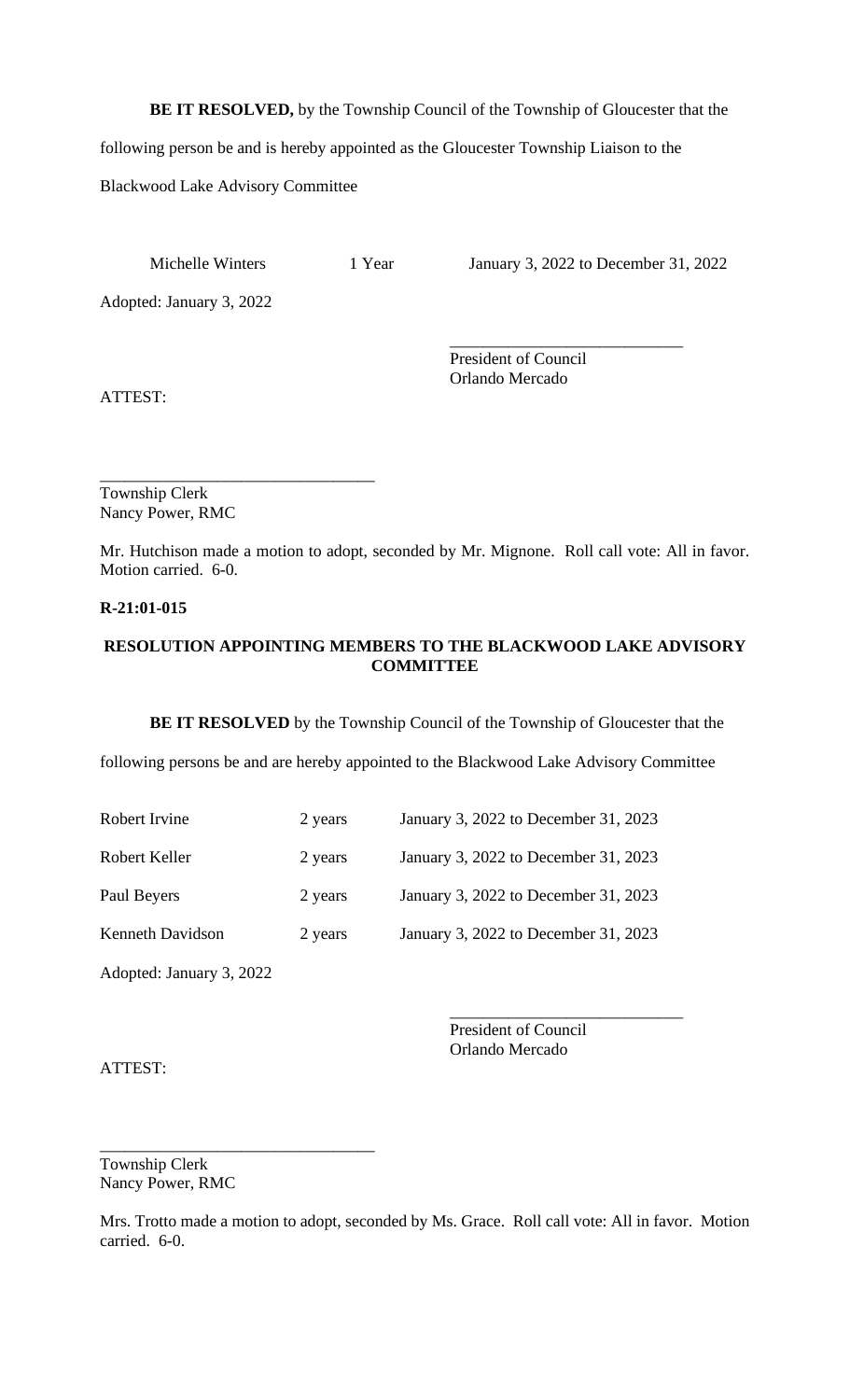# **RESOLUTION APPOINTING COUNCIL LIAISON TO GLOUCESTER TOWNSHIP HISTORICAL AND SCENIC PRESERVATION COMMITTEE**

**BE IT RESOLVED,** by the Township Council of the Township of Gloucester that the

following person be and is hereby appointed as the Gloucester Township Historical and Scenic

Preservation Committee

Tracey Trotto 1 Year January 3, 2022 to December 31, 2022

\_\_\_\_\_\_\_\_\_\_\_\_\_\_\_\_\_\_\_\_\_\_\_\_\_\_\_\_

Adopted: January 3, 2022

President of Council Orlando Mercado

ATTEST:

\_\_\_\_\_\_\_\_\_\_\_\_\_\_\_\_\_\_\_\_\_\_\_\_\_\_\_ Township Clerk Nancy Power, RMC

Mr. Hutchison made a motion to adopt, seconded by Mr. Mignone. Roll call vote: All in favor. Motion carried. 6-0.

# **R-21:01-017**

# **RESOLUTION APPOINTING MEMBERS TO THE HISTORICAL AND SCENIC PRESERVATION COMMITTEE**

**BE IT RESOLVED,** by the Township Council of the Township of Gloucester that the

following persons be and are hereby appointed to the Historical and Scenic Preservation

Committee

| <b>Stephanie Roberts</b> | 5 years | January 3, 2022 to December 31, 2026 |
|--------------------------|---------|--------------------------------------|
| Joanne Carr              | 5 years | January 3, 2022 to December 31, 2026 |
| Lucy Middlecamp          | 5 years | January 3, 2022 to December 31, 2026 |
| Robert Irvine            | 5 years | January 3, 2022 to December 31, 2026 |
| Jeff Lilley              | 5 years | January 3, 2022 to December 31, 2026 |
| Jasmine Robinson         | 5 years | January 3, 2022 to December 31, 2026 |

Adopted: January 3, 2022

President of Council Orlando Mercado

\_\_\_\_\_\_\_\_\_\_\_\_\_\_\_\_\_\_\_\_\_\_\_\_\_\_\_\_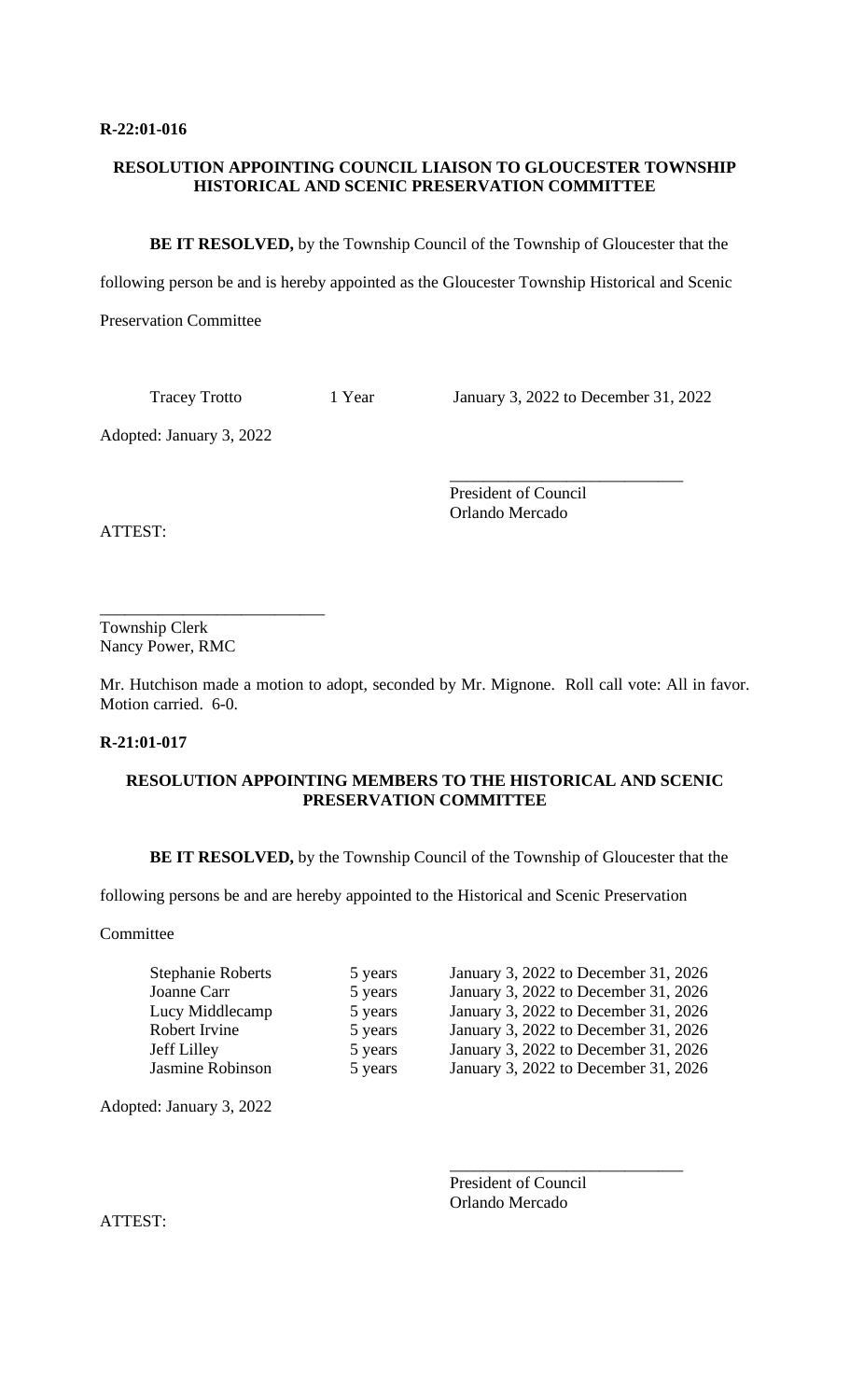Township Clerk Nancy Power, RMC

\_\_\_\_\_\_\_\_\_\_\_\_\_\_\_\_\_\_\_\_\_\_\_\_\_\_\_\_\_\_\_\_\_

Mrs. Trotto made a motion to adopt, seconded by Ms. Grace. Roll call vote: All in favor. Motion carried. 6-0.

# **R-22:01-018**

# **RESOLUTION APPOINTING COUNCIL LIAISON TO GLOUCESTER TOWNSHIP HOUSING AUTHORITY**

**BE IT RESOLVED,** by the Township Council of the Township of Gloucester that the

following person be and is hereby appointed as the Gloucester Township Housing Authority

Carolyn Grace 1 Year January 3, 2022 to December 31, 2022

Adopted: January 3, 2022

\_\_\_\_\_\_\_\_\_\_\_\_\_\_\_\_\_\_\_\_\_\_\_\_\_\_\_\_ President of Council Orlando Mercado

ATTEST:

\_\_\_\_\_\_\_\_\_\_\_\_\_\_\_\_\_\_\_\_\_\_\_\_\_\_\_\_\_\_\_\_\_ Township Clerk Nancy Power, RMC

Mr. Hutchison made a motion to adopt, seconded by Mrs. Trotto. Roll call vote: All in favor. Motion carried. 6-0.

# **R-22:01-019**

# **RESOLUTION APPOINTING MEMBERS TO THE GLOUCESTER TOWNSHIP HOUSING AUTHORITY**

**BE IT RESOLVED,** by the Township Council of the Township of Gloucester that the

following persons be and are hereby appointed to the Gloucester Township Housing Authority

\_\_\_\_\_\_\_\_\_\_\_\_\_\_\_\_\_\_\_\_\_\_\_\_\_\_\_\_\_\_\_\_\_

Stephen Orner 5 years January 3, 2022 to December 31, 2026

Adopted: January 3, 2022

President of Council Orlando Mercado

\_\_\_\_\_\_\_\_\_\_\_\_\_\_\_\_\_\_\_\_\_\_\_\_\_\_\_\_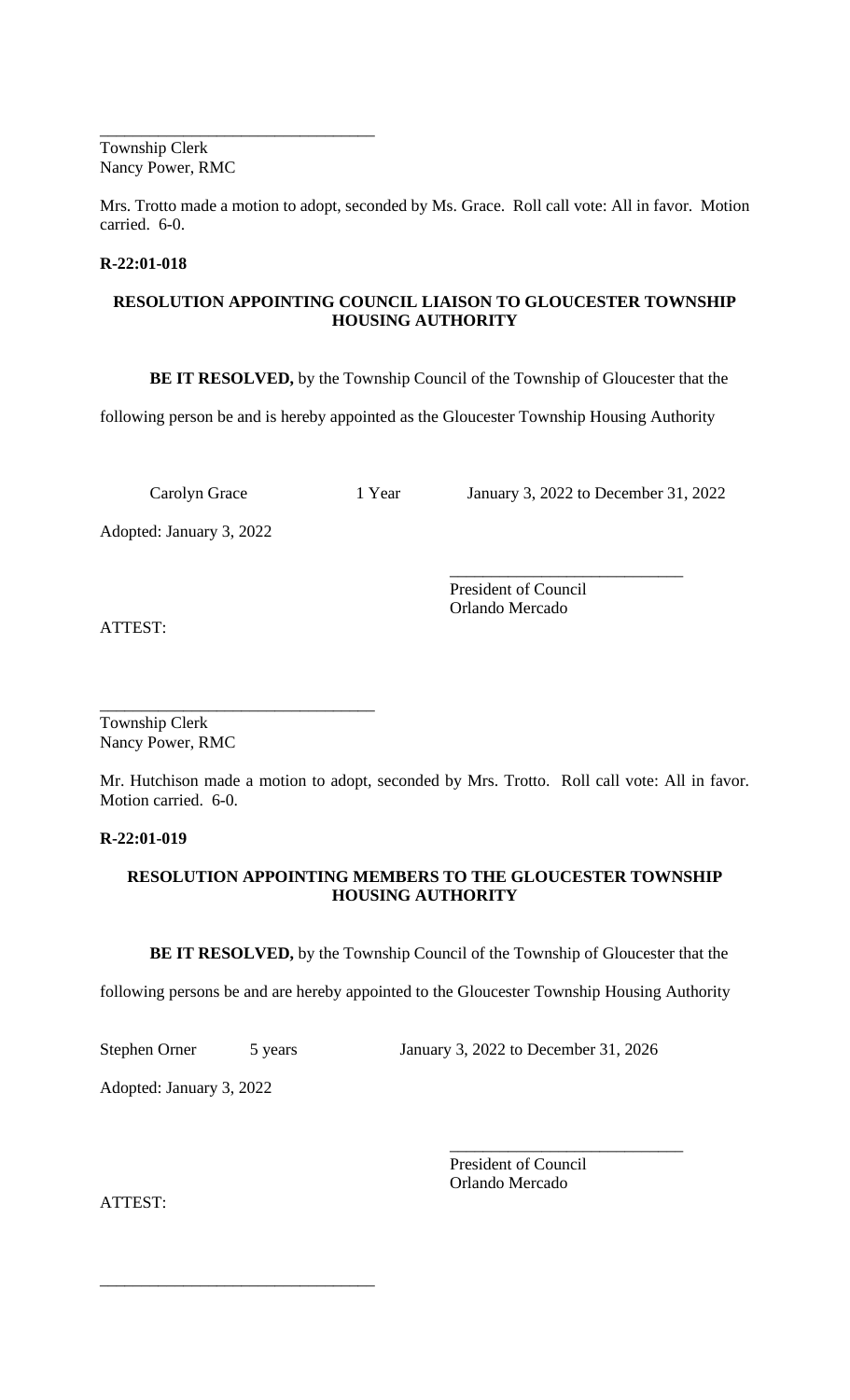Township Clerk Nancy Power, RMC

Mr. Hutchison made a motion to adopt, seconded by Mrs. Trotto. Roll call vote: All in favor. Motion carried. 6-0.

#### **R-22:01-020**

# **RESOLUTION APPOINTING MEMBERS TO THE GLOUCESTER TOWNSHIP MULTIPLE DWELLING COMMISSION**

**BE IT RESOLVED,** by the Township Council of the Township of Gloucester that the

following persons be and are hereby appointed to the Gloucester Township Multiple Dwelling

Committee

| <b>Thomas Cardis</b>     | 1 year | January 3, 2022 to December 31, 2022 |
|--------------------------|--------|--------------------------------------|
| David Mayer              | 1 year | January 3, 2022 to December 31, 2022 |
| Adopted: January 2, 2022 |        |                                      |

Adopted: January 3, 2022

ATTEST:

President of Council Orlando Mercado

\_\_\_\_\_\_\_\_\_\_\_\_\_\_\_\_\_\_\_\_\_\_\_\_\_\_\_\_

\_\_\_\_\_\_\_\_\_\_\_\_\_\_\_\_\_\_\_\_\_\_\_\_\_\_\_\_\_\_\_\_ Township Clerk Nancy Power, RMC

Mr. Hutchison made a motion to adopt, seconded by Ms. Grace. Roll call vote: All in favor. Motion carried. 6-0.

# **R-22:01-021**

# **RESOLUTION APPOINTING COUNCIL LIAISON TO GLOUCESTER TOWNSHIP MUNICIPAL UTILITIES AUTHORITY**

**BE IT RESOLVED,** by the Township Council of the Township of Gloucester that the

following person be and is hereby appointed as the Gloucester Township Municipal Utilities

Authority

Orlando Mercado 1 Year January 3, 2022 to December 31, 2022

\_\_\_\_\_\_\_\_\_\_\_\_\_\_\_\_\_\_\_\_\_\_\_\_\_\_\_\_

Adopted: January 3, 2022

President of Council Orlando Mercado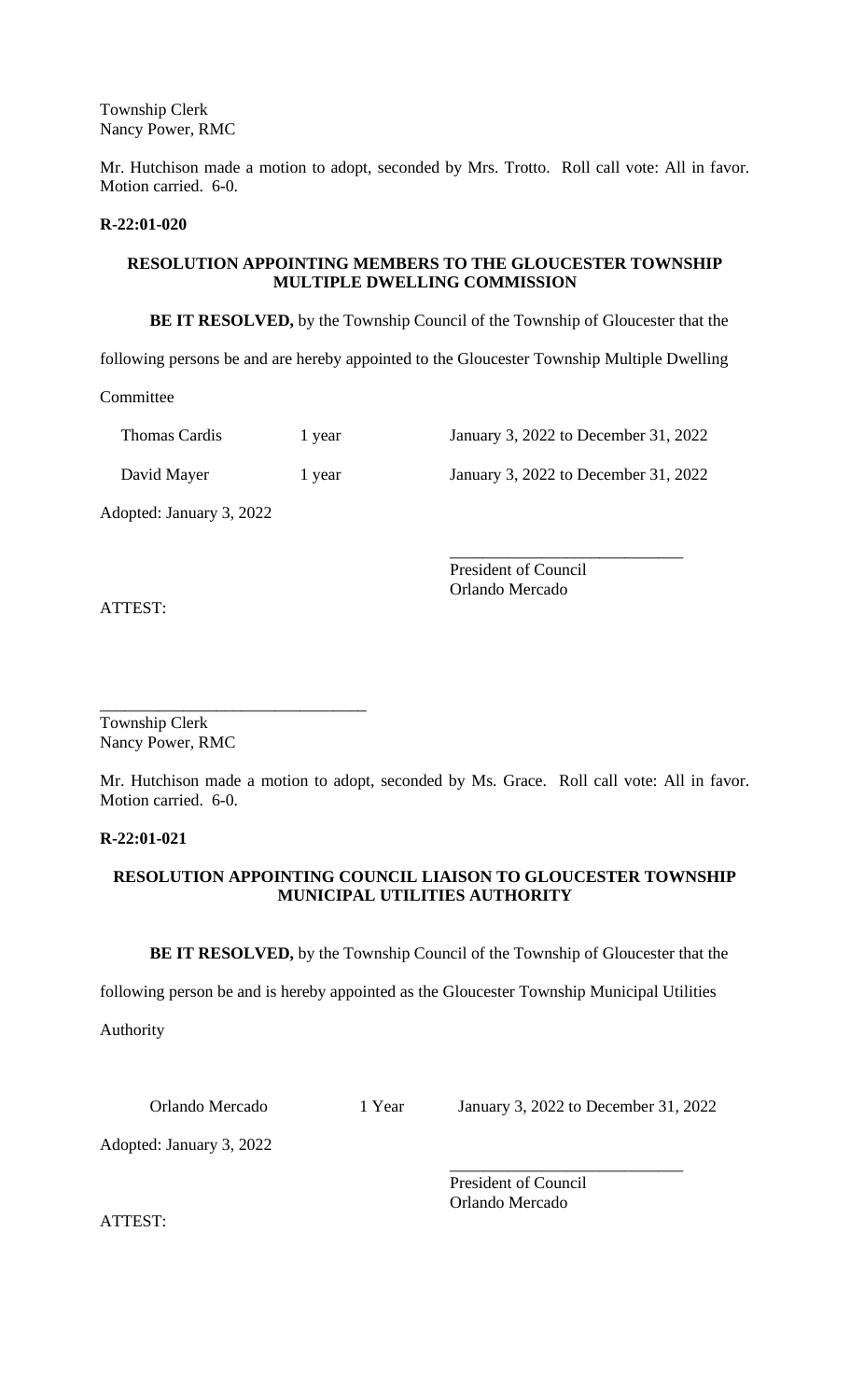\_\_\_\_\_\_\_\_\_\_\_\_\_\_\_\_\_\_\_\_\_\_\_\_\_\_\_ Township Clerk Nancy Power, RMC

Mr. Hutchison made a motion to adopt, seconded by Mrs. Trotto. Roll call vote: All in favor. Motion carried. 6-0.

# **R-22:01-022**

# **RESOLUTION APPOINTING MEMBERS TO THE GLOUCESTER TOWNSHIP MUNICIPAL UTILITIES AUTHORITY**

**BE IT RESOLVED** by the Township Council of the Township of Gloucester that the

following persons be and are hereby appointed to the Gloucester Township Municipal Utilities

Authority:

Donna Jones Alternate #2 5 years January 3, 2022 to December 31, 2026

Adopted: January 3, 2022

\_\_\_\_\_\_\_\_\_\_\_\_\_\_\_\_\_\_\_\_\_\_\_\_\_\_\_\_ President of Council Orlando Mercado

ATTEST:

\_\_\_\_\_\_\_\_\_\_\_\_\_\_\_\_\_\_\_\_\_\_\_\_\_\_\_\_\_\_\_\_\_ Township Clerk Nancy Power, RMC

Mr. Hutchison made a motion to adopt, seconded by Mrs. Trotto. Roll call vote: All in favor. Motion carried. 6-0.

**R-22:01-023**

# **RESOLUTION APPOINTING COUNCIL LIAISON TO THE GLOUCESTER TOWNSHIP ADVISORY COMMITTEE FOR RECREATION AND PARKS**

**BE IT RESOLVED,** by the Township Council of the Township of Gloucester that the

following person be and is hereby appointed as the Gloucester Township Advisory Committee

for Recreation and Parks

Michael Mignone 1 Year January 3, 2022 to December 31, 2022

\_\_\_\_\_\_\_\_\_\_\_\_\_\_\_\_\_\_\_\_\_\_\_\_\_\_\_\_

Adopted: January 3, 2022

President of Council Orlando Mercado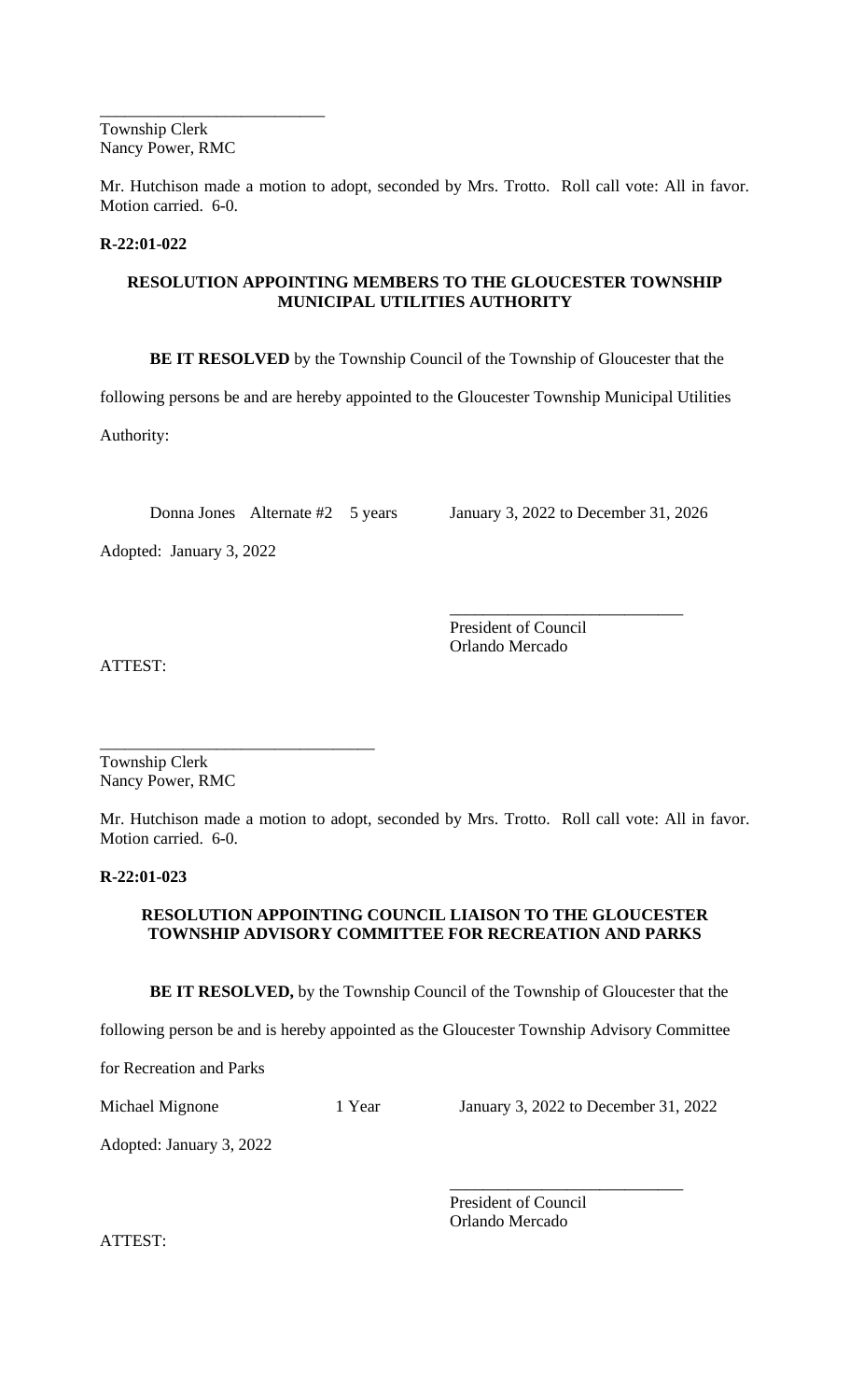\_\_\_\_\_\_\_\_\_\_\_\_\_\_\_\_\_\_\_\_\_\_\_\_\_\_\_\_\_\_\_\_\_ Township Clerk Nancy Power, RMC

Mr. Hutchison made a motion to adopt, seconded by Mrs. Trotto. Roll call vote: All in favor. Motion carried. 6-0.

#### **R-22:01-024**

### **RESOLUTION APPOINTING MEMBERS TO THE GLOUCESTER TOWNSHIP ADVISORY COMMITTEE FOR RECREATION AND PARKS**

**BE IT RESOLVED** by the Township Council of the Township of Gloucester that the

following person be and is hereby appointed as the Gloucester Township Advisory Committee

for Recreation and Parks

| Nicholas Trotto              | 2 Years | January 3, 2022 to December 31, 2023 |
|------------------------------|---------|--------------------------------------|
| Debi Carr – Special Needs    | 2 Years | January 3, 2022 to December 31, 2023 |
| Christopher Pisani - General | 2 Years | January 3, 2022 to December 31, 2023 |
| Jeff Friedman                | 2 Years | January 3, 2022 to December 31, 2023 |

Adopted: January 3, 2022

\_\_\_\_\_\_\_\_\_\_\_\_\_\_\_\_\_\_\_\_\_\_\_\_\_\_\_\_\_\_\_\_\_

\_\_\_\_\_\_\_\_\_\_\_\_\_\_\_\_\_\_\_\_\_\_\_\_\_\_\_\_ President of Council Orlando Mercado

ATTEST:

Township Clerk Nancy Power, RMC

Mr. Hutchison made a motion to adopt, seconded by Ms. Grace. Roll call vote: All in favor. Motion carried. 6-0.

# **R-22:01-025**

# **RESOLUTION APPOINTING MEMBERS TO THE GLOUCESTER TOWNSHIP PLANNING BOARD**

**BE IT RESOLVED** by the Township Council of the Township of Gloucester that the

following persons be and are hereby appointed to the Gloucester Township Planning Board

| Class III | 1 year | January 3, 2022 to December 31, 2022         |
|-----------|--------|----------------------------------------------|
| Class IV  | 4 year | January 3, 2022 to December 31, 2025         |
|           |        | (filling the unexpired term of Kia Lipscomb) |
| Class II  | 1 year | January 3, 2022 to December 31, 2022         |
|           |        |                                              |

Adopted: January 3, 2022

President of Council Orlando Mercado

\_\_\_\_\_\_\_\_\_\_\_\_\_\_\_\_\_\_\_\_\_\_\_\_\_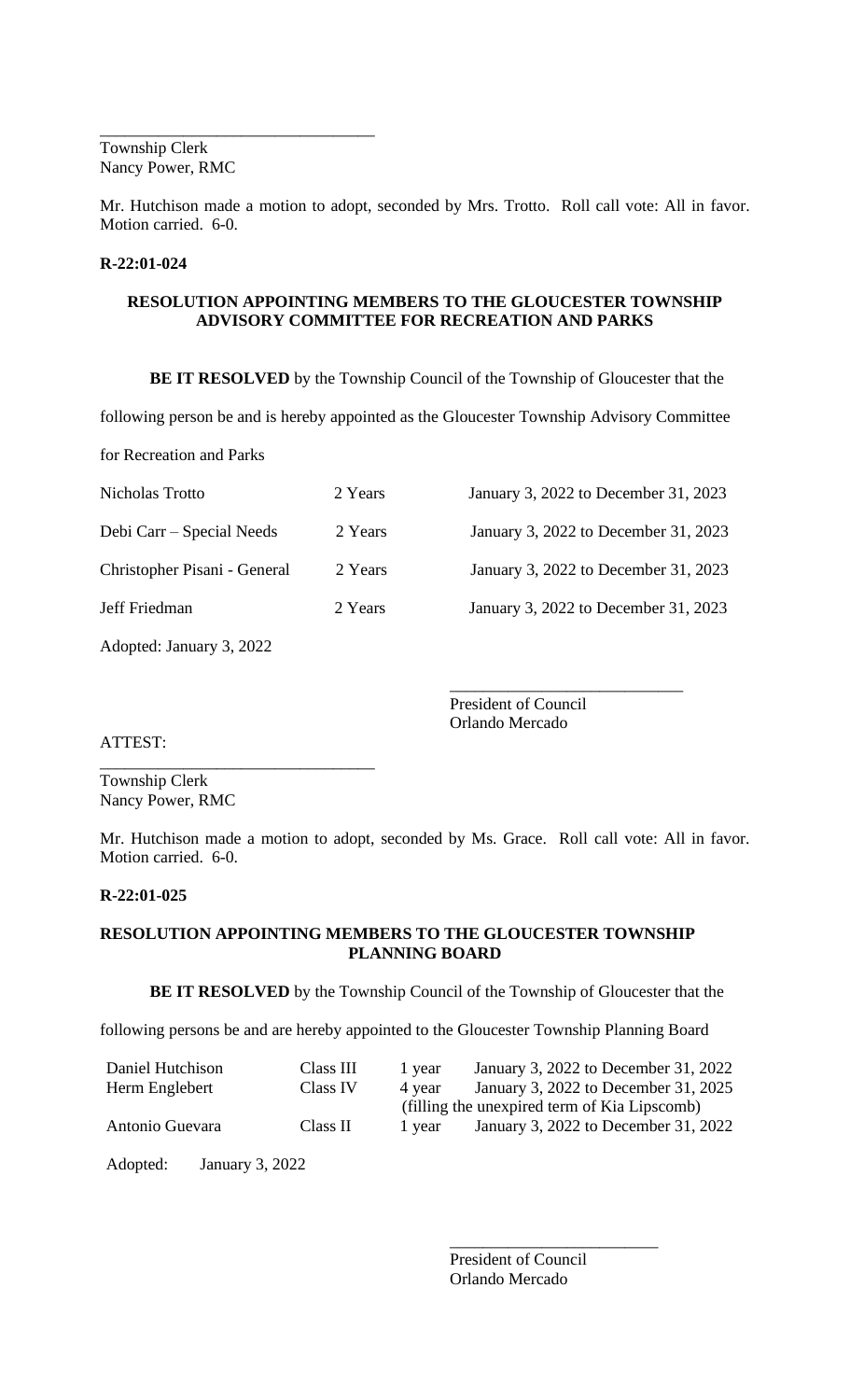ATTEST:

Township Clerk Nancy Power, RMC

\_\_\_\_\_\_\_\_\_\_\_\_\_\_\_\_\_\_\_\_\_\_\_\_\_\_\_\_\_\_\_\_\_

Mrs. Winters made a motion to adopt, seconded by Mrs. Trotto. Roll call vote: All in favor. Motion carried. 6-0.

#### **R-22:01-026**

#### **RESOLUTION APPOINTING MEMBERS TO THE GLOUCESTER TOWNSHIP ZONING BOARD OF ADJUSTMENT**

**BE IT RESOLVED** by the Township Council of the Township of Gloucester that the

following persons be and are hereby appointed to the Gloucester Township Zoning Board of

Adjustment

| <b>Frank Dintino</b>         |              | 4 years | January 3, 2022 to December 31, 2023<br>(Filling the unexpired term of Frank Simiriglia) |
|------------------------------|--------------|---------|------------------------------------------------------------------------------------------|
| <b>Kevin Dukes</b>           |              | 4 years | January 3, 2022 to December 31, 2025                                                     |
| Richard Rosetti Alternate #1 |              | 2 years | January 3, 2022 to December 31, 2023                                                     |
| Ken Treger                   | Alternate #2 | 2 years | January 3, 2022 to December 31, 2023                                                     |
| Dorsett Kelly                | Alternate #3 | 2 years | January 3, 2022 to December 31, 2023                                                     |

Adopted: January 3, 2022

President Council Orlando Mercado

\_\_\_\_\_\_\_\_\_\_\_\_\_\_\_\_\_\_\_\_\_\_\_\_\_\_\_\_

ATTEST:

Township Clerk Nancy Power, RMC

\_\_\_\_\_\_\_\_\_\_\_\_\_\_\_\_\_\_\_\_\_\_\_\_\_\_\_\_\_\_\_\_\_

Mr. Hutchison made a motion to adopt, seconded by Mrs. Trotto. Roll call vote: All in favor. Motion carried. 6-0.

### **R-22:01-027**

### **RESOLUTION APPOINTING COUNCIL LIAISON TO ALL GLOUCESTER TOWNSHIP VETERANS COMMITTEES**